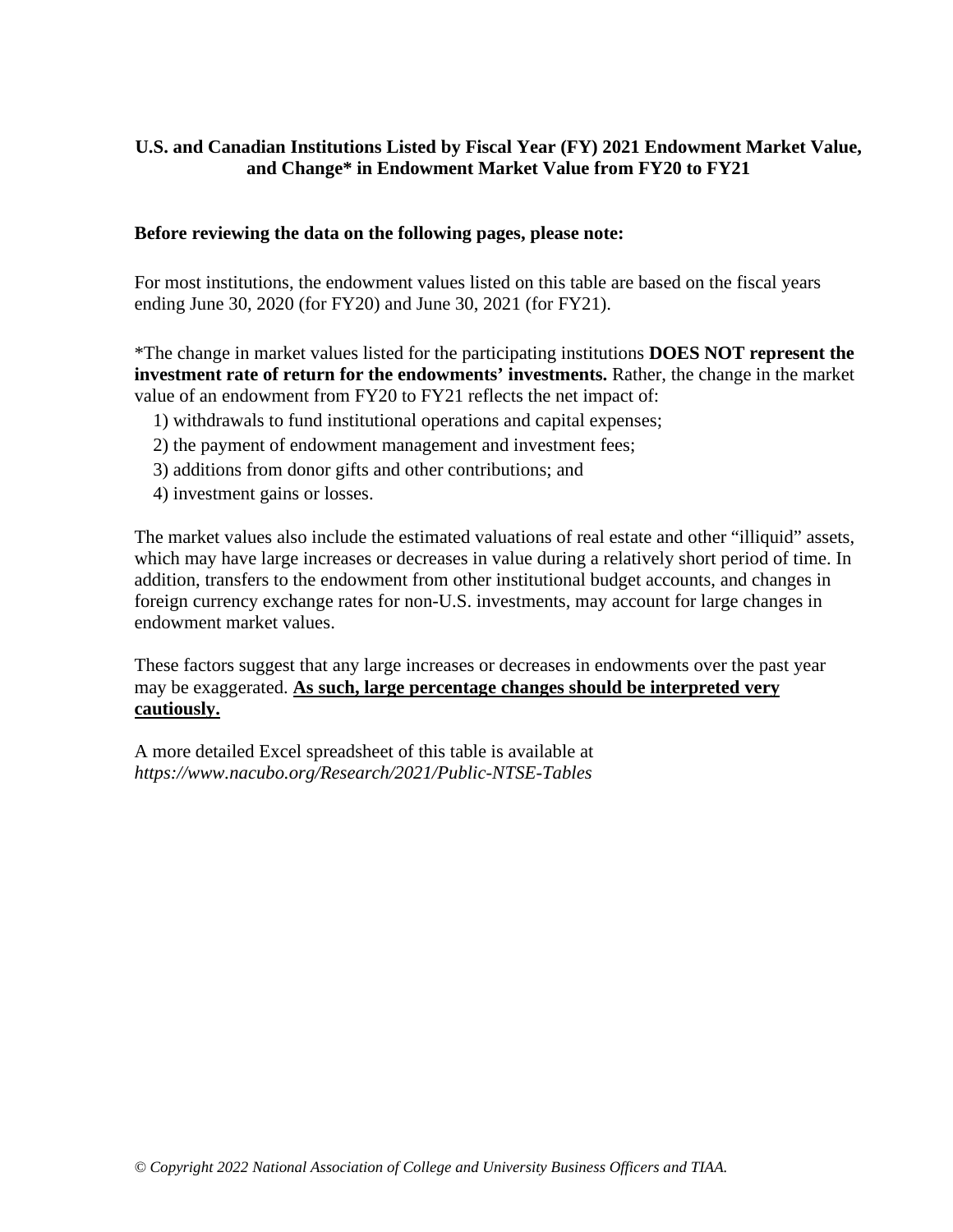**\*Note:** The change in market value does NOT represent the rate of return for the institution's investments. Rather, the change in the market value of an endowment from FY20 to FY21 reflects the net impact of:

- 1) withdrawals to fund institutional operations and capital expenses;
- 2) the payment of endowment management and investment fees;
- 3) additions from donor gifts and other contributions; and

|                 |                                                  |                          | <b>FY21</b>      | <b>FY20</b>      | *Change in          |
|-----------------|--------------------------------------------------|--------------------------|------------------|------------------|---------------------|
| Rank            |                                                  | State/                   | <b>Endowment</b> | <b>Endowment</b> | <b>Market Value</b> |
|                 | <b>Institution</b>                               | <b>Province</b>          | <b>Funds</b>     | <b>Funds</b>     |                     |
|                 |                                                  |                          | $(\$000s)$       | $(\$000)$        | (%)                 |
| $\mathbf{1}$    | <b>Harvard University</b>                        | <b>MA</b>                | 51,900,662       | 40,575,027       | 27.9                |
| $\overline{2}$  | University of Texas System                       | <b>TX</b>                | 42,906,847       | 31,958,313       | 34.3                |
| $\overline{3}$  | <b>Yale University</b>                           | <b>CT</b>                | 42,282,900       | 31,201,700       | 35.5                |
| $\overline{4}$  | <b>Stanford University</b>                       | CA                       | 37,800,000       | 28,948,000       | 30.6                |
| 5               | The Trustees of Princeton University             | NJ                       | 37,697,509       | 26,558,643       | 41.9                |
| 6               | Massachusetts Institute of Technology            | MA                       | 27,527,204       | 18,495,905       | 48.8                |
| $\overline{7}$  | Trustees of the University of Pennsylvania       | PA                       | 20,523,546       | 14,877,363       | 38.0                |
| 8               | University of Notre Dame                         | IN                       | 18,074,543       | 11,962,820       | 51.1                |
| 9               | The Texas A&M University System & Related        | <b>TX</b>                | 18,028,267       | 13,594,482       | 32.6                |
|                 | Foundations <sup>i</sup>                         |                          |                  |                  |                     |
| 10              | University of Michigan                           | MI                       | 17,022,683       | 12,860,473       | 32.4                |
| 11              | Northwestern University                          | IL                       | 14,958,441       | 10,926,510       | 36.9                |
| 12              | Trustees of Columbia University                  | NY                       | 14,349,970       | 11,257,021       | 27.5                |
| 13              | <b>Washington University</b>                     | <b>MO</b>                | 13,536,003       | 8,420,497        | 60.8                |
| 14              | Duke University                                  | NC                       | 12,692,472       | 8,474,071        | 49.8                |
| 15              | <b>Emory University</b>                          | <b>GA</b>                | 11,031,029       | 7,936,988        | 39.0                |
| 16              | Vanderbilt University                            | <b>TN</b>                | 10,928,512       | 6,917,371        | 58.0                |
| 17              | University of Virginia                           | <b>VA</b>                | 10,532,651       | 7,255,701        | 45.2                |
| 18              | The Johns Hopkins University                     | <b>MD</b>                | 9,315,279        | 6,750,092        | 38.0                |
| 19              | Dartmouth College                                | <b>NH</b>                | 8,484,189        | 5,975,180        | 42.0                |
| 20              | Rice University                                  | <b>TX</b>                | 8,061,260        | 6,163,926        | 30.8                |
| 21              | University of Southern California                | CA                       | 8,008,443        | 5,769,643        | 38.8                |
| 22              | The Ohio State University                        | OH                       | 6,814,413        | 5,287,131        | 28.9                |
| 23              | <b>Brown University</b>                          | RI                       | 6,520,175        | 4,377,466        | 48.9                |
| 24              | University of Pittsburgh                         | PA                       | 5,647,017        | 4,172,380        | 35.3                |
| 25              | New York Universityii                            | <b>NY</b>                | 5,574,000        | 4,323,652        | 28.9                |
| 26              | University of Minnesota & Foundationiii          | <b>MN</b>                | 5,443,913        | 3,871,526        | 40.6                |
| 27              | University of North Carolina at Chapel Hill and  | NC                       | 5,166,500        | 3,712,117        | 39.2                |
|                 | Foundations                                      |                          |                  |                  |                     |
| 28              | The Pennsylvania State University                | PA                       | 4,613,181        | 3,402,938        | 35.6                |
| 29              | <b>Williams College</b>                          | <b>MA</b>                | 4,170,895        | 2,841,360        | 46.8                |
| 30              | University of Washington                         | <b>WA</b>                | 4,075,743        | 3,075,651        | 32.5                |
| 31              | University of Wisconsin Foundation               | WI                       | 3,981,839        | 3,178,627        | 25.3                |
| $\overline{32}$ | Carnegie Mellon University <sup>iv</sup>         | PA                       | 3,967,324        | 2,670,760        | 48.5                |
| 33              | <b>Michigan State University</b>                 | MI                       | 3,926,100        | 3,068,700        | 27.9                |
| 34              | <b>UCLA</b> Investment Company                   | CA                       | 3,892,677        | 2,880,225        | 35.2                |
| 35              | <b>Trustees of Boston College</b>                | <b>MA</b>                | 3,827,100        | 2,577,000        | 48.5                |
| 36              | California Institute of Technology               | CA                       | 3,805,000        | 2,837,600        | 34.1                |
| 37              | <b>Amherst College</b>                           | <b>MA</b>                | 3,775,153        | 2,565,148        | 47.2                |
| 38              | Purdue University                                | $\ensuremath{\text{IN}}$ | 3,584,829        | 2,590,026        | 38.4                |
| 39              | Boston University*                               | <b>MA</b>                | 3,401,162        | 2,426,266        | 40.2                |
| 40              | University of Illinois & Foundation <sup>v</sup> | $\rm IL$                 | 3,380,331        | 2,403,813        | 40.6                |
| 41              | University of Richmond                           | <b>VA</b>                | 3,355,809        | 2,410,768        | 39.2                |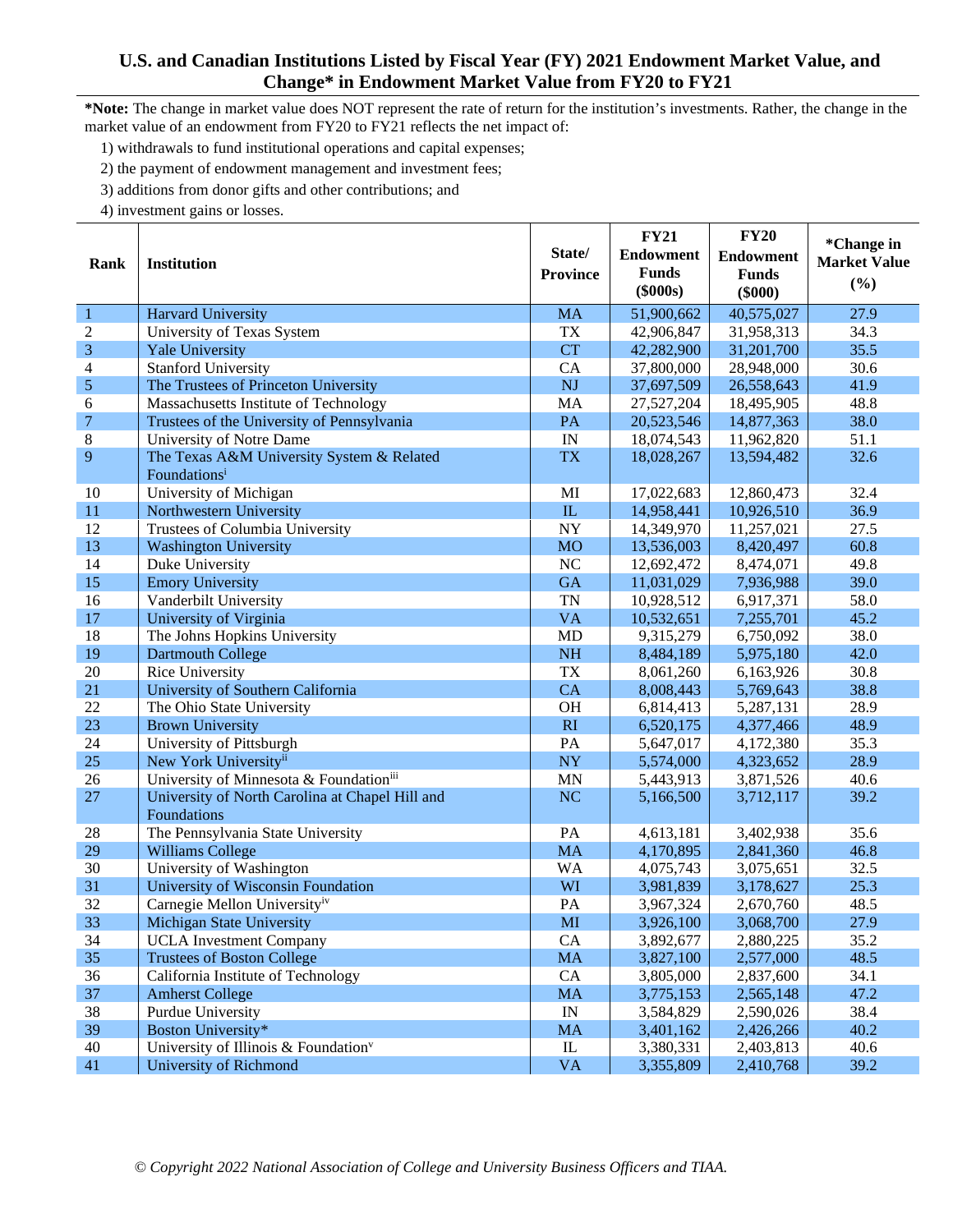**\*Note:** The change in market value does NOT represent the rate of return for the institution's investments. Rather, the change in the market value of an endowment from FY20 to FY21 reflects the net impact of:

- 1) withdrawals to fund institutional operations and capital expenses;
- 2) the payment of endowment management and investment fees;
- 3) additions from donor gifts and other contributions; and
- 4) investment gains or losses.

| Rank | <b>Institution</b>                                       | State/<br><b>Province</b> | <b>FY21</b><br><b>Endowment</b><br><b>Funds</b><br>$(\$000)$ | <b>FY20</b><br><b>Endowment</b><br><b>Funds</b><br>$(\$000)$ | *Change in<br><b>Market Value</b><br>(%) |
|------|----------------------------------------------------------|---------------------------|--------------------------------------------------------------|--------------------------------------------------------------|------------------------------------------|
| 42   | <b>Indiana University Foundation</b>                     | IN                        | 3,317,808                                                    | 2,425,927                                                    | 36.8                                     |
| 43   | <b>Wellesley College</b>                                 | MA                        | 3,236,785                                                    | 2,285,397                                                    | 41.6                                     |
| 44   | <b>University of Rochester</b>                           | <b>NY</b>                 | 3,192,798                                                    | 2,328,140                                                    | 37.1                                     |
| 45   | University of Iowa and Foundations                       | IA                        | 3,137,019                                                    | 2,525,508                                                    | 24.2                                     |
| 46   | Pomona College                                           | CA                        | 3,035,208                                                    | 2,257,399                                                    | 34.5                                     |
| 47   | The Rockefeller University                               | <b>NY</b>                 | 2,989,770                                                    | 2,316,968                                                    | 29.0                                     |
| 48   | Georgia Institute of Technology and Related Foundations  | <b>GA</b>                 | 2,971,501                                                    | 2,169,707                                                    | 37.0                                     |
| 49   | Trustees of Grinnell College                             | IA                        | 2,931,550                                                    | 2,090,750                                                    | 40.2                                     |
| 50   | University of California Berkeley Foundation             | <b>CA</b>                 | 2,924,101                                                    | 2,117,306                                                    | 38.1                                     |
| 51   | <b>Swarthmore College</b>                                | PA                        | 2,899,311                                                    | 2,103,670                                                    | 37.8                                     |
| 52   | University of California San Francisco Foundation        | <b>CA</b>                 | 2,777,593                                                    | 2,014,859                                                    | 37.9                                     |
| 53   | Virginia Commonwealth University and Affiliated Entities | <b>VA</b>                 | 2,729,639                                                    | 1,992,338                                                    | 37.0                                     |
| 54   | <b>Bowdoin College</b>                                   | <b>ME</b>                 | 2,719,628                                                    | 1,782,278                                                    | 52.6                                     |
| 55   | <b>Tufts University</b>                                  | MA                        | 2,646,506                                                    | 1,889,477                                                    | 40.1                                     |
| 56   | University of Toronto#                                   | ON                        | 2,633,077                                                    | 1,908,370                                                    | 38.0                                     |
| 57   | Georgetown University                                    | DC                        | 2,592,048                                                    | 1,863,711                                                    | 39.1                                     |
| 58   | <b>Smith College</b>                                     | <b>MA</b>                 | 2,559,083                                                    | 1,907,178                                                    | 34.2                                     |
| 59   | George Washington University                             | DC                        | 2,411,272                                                    | 1,802,656                                                    | 33.8                                     |
| 60   | University of Florida Foundation Inc.                    | FL                        | 2,378,838                                                    | 1,846,611                                                    | 28.8                                     |
| 61   | The Kansas University Endowment Association              | <b>KS</b>                 | 2,369,664                                                    | 1,805,836                                                    | 31.2                                     |
| 62   | <b>Case Western Reserve University</b>                   | <b>OH</b>                 | 2,354,190                                                    | 1,850,806                                                    | 27.2                                     |
| 63   | University of Nebraska Board of Regents                  | <b>NE</b>                 | 2,310,992                                                    | 1,735,305                                                    | 33.2                                     |
| 64   | University of Missouri System                            | <b>MO</b>                 | 2,206,537                                                    | 1,732,508                                                    | 27.4                                     |
| 65   | <b>Texas Christian University</b>                        | <b>TX</b>                 | 2,149,333                                                    | 1,675,554                                                    | 28.3                                     |
| 66   | University of Colorado Foundation                        | CO                        | 2,124,539                                                    | 1,527,946                                                    | 39.0                                     |
| 67   | Southern Methodist University                            | <b>TX</b>                 | 2,108,730                                                    | 1,650,181                                                    | 27.8                                     |
| 68   | Washington & Lee University                              | <b>VA</b>                 | 2,092,420                                                    | 1,630,163                                                    | 28.4                                     |
| 69   | Rutgers The State University of New Jersey               | <b>NJ</b>                 | 2,000,023                                                    | 1,484,381                                                    | 34.7                                     |
| 70   | The University System of Maryland Foundation             | <b>MD</b>                 | 1,993,601                                                    | 1,495,377                                                    | 33.3                                     |
| 71   | University of Delaware                                   | DE                        | 1,957,793                                                    | 1,453,189                                                    | 34.7                                     |
| 72   | The Board of Trustees of the University of Alabama       | AL                        | 1,956,378                                                    | 1,419,860                                                    | 37.8                                     |
| 73   | NC State University and Related Foundations              | $\overline{\text{NC}}$    | 1,946,242                                                    | 1,417,705                                                    | 37.3                                     |
| 74   | <b>Tulane University</b>                                 | LA                        | 1,921,195                                                    | 1,445,654                                                    | 32.9                                     |
| 75   | Wake Forest University                                   | N <sub>C</sub>            | 1,862,910                                                    | 1,350,187                                                    | 38.0                                     |
| 76   | <b>Baylor University</b>                                 | <b>TX</b>                 | 1,829,714                                                    | 1,385,550                                                    | 32.1                                     |
| 77   | The University of Georgia and Related Foundations        | GA                        | 1,818,866                                                    | 1,362,446                                                    | 33.5                                     |
| 78   | <b>Syracuse University</b>                               | <b>NY</b>                 | 1,814,020                                                    | 1,390,553                                                    | 30.5                                     |
| 79   | University of Cincinnati                                 | OH                        | 1,813,982                                                    | 1,395,847                                                    | 30.0                                     |
| 80   | University of Kentucky                                   | KY                        | 1,796,057                                                    | 1,312,971                                                    | 36.8                                     |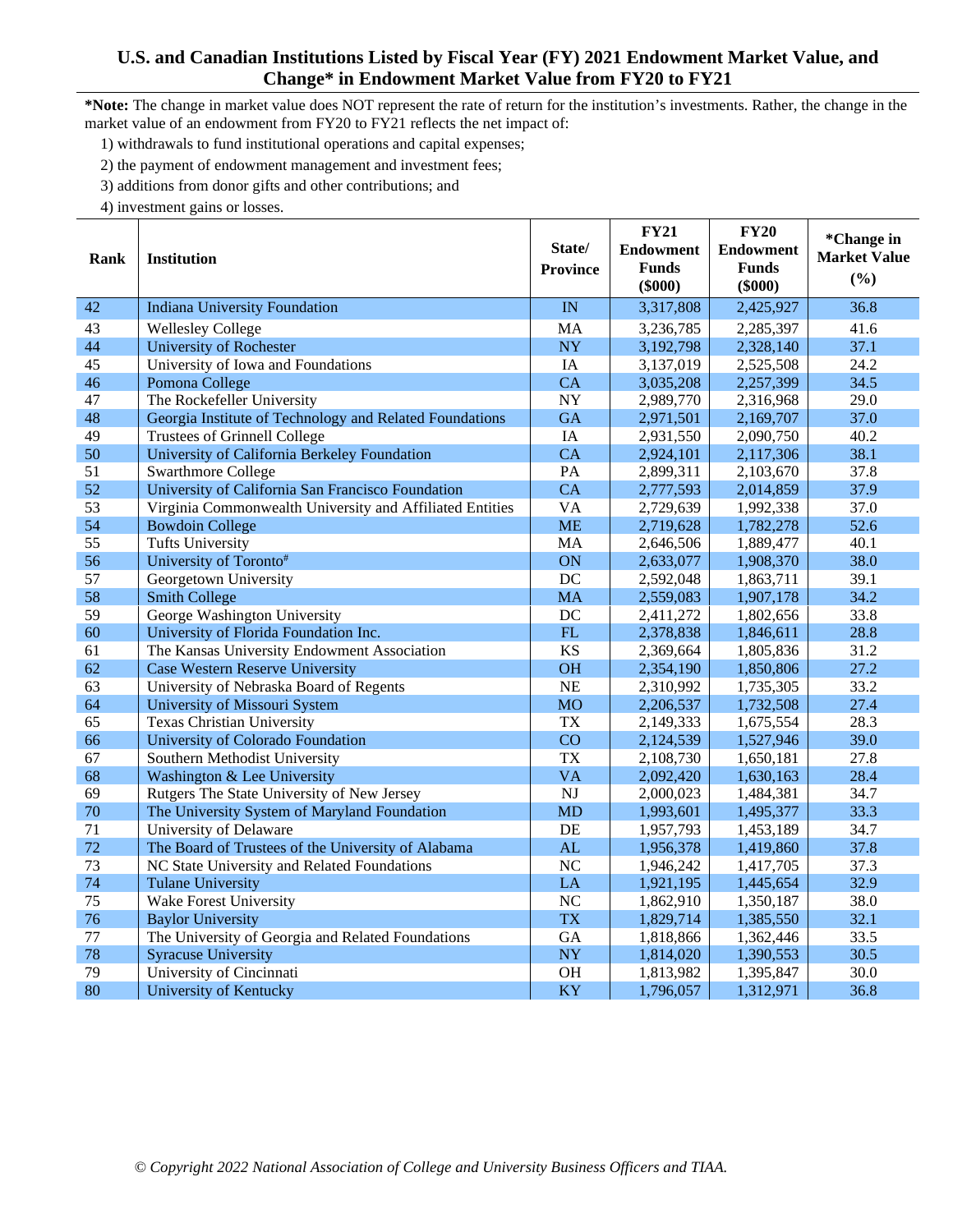\*Note: The change in market value does NOT represent the rate of return for the institution's investments. Rather, the change in the market value of an endowment from FY20 to FY21 reflects the net impact of:

- 1) withdrawals to fund institutional operations and capital expenses;
- 2) the payment of endowment management and investment fees;
- 3) additions from donor gifts and other contributions; and
- 4) investment gains or losses.

| Rank       | <b>Institution</b>                                             | State/<br><b>Province</b> | <b>FY21</b><br><b>Endowment</b><br><b>Funds</b><br>$(\$000)$ | <b>FY20</b><br><b>Endowment</b><br><b>Funds</b><br>$(\$000)$ | *Change in<br><b>Market Value</b><br>(%) |
|------------|----------------------------------------------------------------|---------------------------|--------------------------------------------------------------|--------------------------------------------------------------|------------------------------------------|
| 81         | Lehigh University                                              | PA                        | 1,784,613                                                    | 1,369,900                                                    | 30.3                                     |
| 82         | <b>Trinity University</b>                                      | <b>TX</b>                 | 1,716,188                                                    | 1,270,290                                                    | 35.1                                     |
| 83         | Virginia Tech Foundation                                       | <b>VA</b>                 | 1,690,394                                                    | 1,337,915                                                    | 26.3                                     |
| 84         | University of Arkansas at Fayetteville and Foundation          | <b>AR</b>                 | 1,682,004                                                    | 1,209,277                                                    | 39.1                                     |
| 85         | University of Alberta#                                         | AB                        | 1,653,073                                                    | 1,203,973                                                    | 37.3                                     |
| 86         | <b>Baylor College of Medicine</b>                              | <b>TX</b>                 | 1,648,076                                                    | 1,201,055                                                    | 37.2                                     |
| 87         | The Medical College of Wisconsin                               | WI                        | 1,640,716                                                    | 1,234,662                                                    | 32.9                                     |
| 88         | <b>Berea College</b>                                           | KY                        | 1,612,887                                                    | 1,252,985                                                    | 28.7                                     |
| 89         | University of British Columbia#                                | <b>BC</b>                 | 1,605,275                                                    | 1,266,230                                                    | 26.8                                     |
| 90         | <b>Wesleyan University</b>                                     | <b>CT</b>                 | 1,572,651                                                    | 1,052,631                                                    | 49.4                                     |
| 91         | McGill University#                                             | QC                        | 1,571,858                                                    | 1,221,145                                                    | 28.7                                     |
| 92         | Oklahoma State University Foundation                           | OK                        | 1,562,539                                                    | 1,210,667                                                    | 29.1                                     |
| 93         | Santa Clara University                                         | CA                        | 1,537,642                                                    | 1,034,167                                                    | 48.7                                     |
| 94         | <b>Texas Tech University System</b>                            | <b>TX</b>                 | 1,532,241                                                    | 1,284,698                                                    | 19.3                                     |
| 95         | The University of Tennessee                                    | <b>TN</b>                 | 1,526,020                                                    | 1,335,066                                                    | 14.3                                     |
| 96         | Saint Louis University                                         | <b>MO</b>                 | 1,524,492                                                    | 1,197,421                                                    | 27.3                                     |
| 97         | Middlebury College                                             | <b>VT</b>                 | 1,511,001                                                    | 1,133,644                                                    | 33.3                                     |
| 98         | Iowa State University of Science and Technology                | IA                        | 1,496,510                                                    | 1,099,458                                                    | 36.1                                     |
| 99         | <b>Princeton Theological Seminary</b>                          | <b>NJ</b>                 | 1,448,973                                                    | 1,119,902                                                    | 29.4                                     |
| 100        | Northeastern University                                        | <b>MA</b>                 | 1,445,513                                                    | 1,069,470                                                    | 35.2                                     |
| 101        | <b>Hamilton College</b>                                        | <b>NY</b>                 | 1,399,289                                                    | 1,020,321                                                    | 37.1                                     |
| 102        | University of Miamivi                                          | FL                        | 1,393,437                                                    | 1,050,754                                                    | 32.6                                     |
| 103<br>104 | <b>Vassar College</b>                                          | <b>NY</b>                 | 1,378,988                                                    | 1,097,976                                                    | 25.6                                     |
|            | University of Tulsa                                            | OK<br>NC                  | 1,367,124                                                    | 1,071,327                                                    | 27.6<br>48.1                             |
| 105<br>106 | <b>Davidson College</b><br>University of Houston System        | <b>TX</b>                 | 1,341,387<br>1,323,931                                       | 905,858<br>1,013,076                                         | 30.7                                     |
| 107        | University of Utah                                             | <b>UT</b>                 | 1,322,579                                                    | 1,071,908                                                    | 23.4                                     |
| 108        | <b>Oberlin College</b>                                         | <b>OH</b>                 | 1,296,962                                                    | 954,934                                                      | 35.8                                     |
| 109        | Rochester Institute of Technology                              | <b>NY</b>                 | 1,295,400                                                    | 947,141                                                      | 36.8                                     |
| 110        | <b>Washington State University</b>                             | <b>WA</b>                 | 1,288,773                                                    | 1,082,750                                                    | 19.0                                     |
| 111        | <b>Brandeis University</b>                                     | <b>MA</b>                 | 1,286,002                                                    | 1,073,589                                                    | 19.8                                     |
| 112        | William & Mary and Foundations                                 | <b>VA</b>                 | 1,278,380                                                    | 967,685                                                      | 32.1                                     |
| 113        | The University of Arizona and the University of Arizona        | $\mathbf{A}\mathbf{Z}$    | 1,265,827                                                    | 983,848                                                      | 28.7                                     |
|            | Foundation                                                     |                           |                                                              |                                                              |                                          |
| 114        | <b>Colgate University</b>                                      | <b>NY</b>                 | 1,263,077                                                    | 959,737                                                      | 31.6                                     |
| 115        | The President and Trustees of Colby College                    | <b>ME</b>                 | 1,257,738                                                    | 878,323                                                      | 43.2                                     |
| 116        | Arizona State University & Foundation                          | AZ                        | 1,256,876                                                    | 958,682                                                      | 31.1                                     |
| 117        | <b>UC San Diego Foundation</b>                                 | CA                        | 1,252,325                                                    | 893,569                                                      | 40.1<br>42.9                             |
| 118<br>119 | <b>Claremont McKenna College</b>                               | CA<br><b>GA</b>           | 1,222,151<br>1,212,853                                       | 855,451                                                      | 23.6                                     |
| 120        | <b>Berry College</b><br>University of Massachusetts Foundation | MA                        |                                                              | 981,511<br>895,819                                           | 34.4                                     |
| 121        | University of Oregon Foundation                                | <b>OR</b>                 | 1,204,035<br>1,196,935                                       | 912,453                                                      | 31.2                                     |
| 122        | Louisiana State University Systemvii                           | ${\rm LA}$                | 1,186,044                                                    | 955,514                                                      | 24.1                                     |
|            |                                                                |                           |                                                              |                                                              |                                          |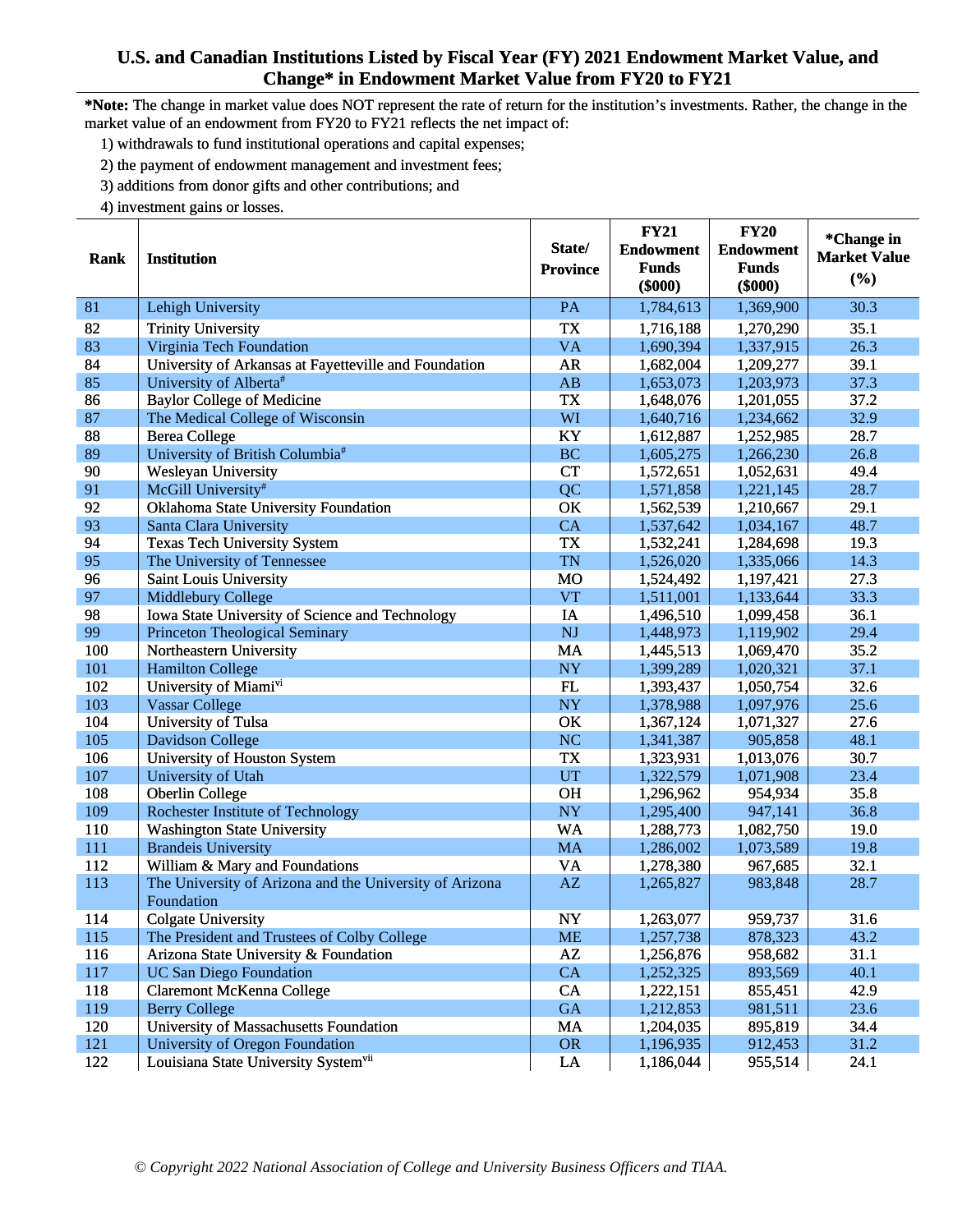**\*Note:** The change in market value does NOT represent the rate of return for the institution's investments. Rather, the change in the market value of an endowment from FY20 to FY21 reflects the net impact of:

1) withdrawals to fund institutional operations and capital expenses;

2) the payment of endowment management and investment fees;

3) additions from donor gifts and other contributions; and

4) investment gains or losses.

| <b>Market Value</b><br>Rank<br><b>Institution</b><br><b>Funds</b><br><b>Funds</b><br><b>Province</b><br>(%)<br>$(\$000)$<br>$(\$000)$<br>123<br><b>Bryn Mawr College</b><br>PA<br>32.8<br>1,179,050<br>887,795<br>ON<br>124<br>McMaster University#<br>36.1<br>1,173,992<br>862,676<br>125<br>Queen's University#<br>ON<br>1,163,157<br>36.5<br>852,439<br>126<br>Denison University<br><b>OH</b><br>904,772<br>28.5<br>1,162,459<br>127<br>Carnegie Institution of Washington<br><b>DC</b><br>25.0<br>1,158,398<br>926,880<br>128<br><b>Carleton College</b><br><b>MN</b><br>33.3<br>1,157,982<br>868,895<br>129<br>Villanova University<br>43.5<br>PA<br>1,155,744<br>805,425<br>CA<br>130<br>7.9<br>Loma Linda University<br>1,119,208<br>1,037,471<br>131<br>Pepperdine University<br><b>CA</b><br>1,106,585<br>25.6<br>881,140<br>132<br>PA<br>30.9<br><b>Bucknell University</b><br>1,105,616<br>844,765<br>133<br>Oregon Health and Science University Foundationviii<br><b>OR</b><br>32.6<br>1,099,817<br>829,697<br>134<br><b>NY</b><br>43.9<br>Rensselaer Polytechnic Institute<br>1,069,740<br>743,164<br>135<br>35.4<br><b>Trustees of Mount Holyoke College</b><br><b>MA</b><br>1,068,050<br>789,037<br>136<br>PA<br>Lafayette College<br>839,402<br>26.7<br>1,063,747<br>137<br>American University of Beirut (Investment Office)<br><b>NY</b><br>35.9<br>1,059,188<br>779,285<br>138<br>CO<br>University of Denver<br>772,073<br>34.7<br>1,039,772<br>139<br>Auburn University and Foundation<br>AL<br>31.3<br>1,025,528<br>780,860<br>140<br>University at Buffalo Foundation<br>NY<br>29.3<br>1,020,053<br>788,910<br><b>SC</b><br>141<br>30.8<br><b>Clemson University Foundation</b><br>1,008,750<br>770,924<br>142<br>Fordham University<br>NY<br>1,003,039<br>712,775<br>40.7<br>143<br>University System of New Hampshire & University of New<br><b>NH</b><br>24.7<br>995,886<br>798,695<br>Hampshire Foundationix<br>University of South Carolina and Affiliated Foundations<br><b>SC</b><br>144<br>988,983<br>782,784<br>26.3<br>145<br>PA<br>21.0<br><b>Drexel University</b><br>965,854<br>798,335<br>KY<br>146<br>University of Louisville Foundation<br>958,704<br>715,018<br>34.1<br>147<br>29.1<br>DePaul University<br>$\rm IL$<br>951,251<br>737,037<br>148<br>Loyola University of Chicago<br>${\rm IL}$<br>32.9<br>944,731<br>710,905<br>149<br>Oklahoma State Regents for Higher Education<br>OK<br>29.4<br>941,457<br>727,677<br>150<br>NY<br>St. John's University New York <sup>x</sup><br>719,681<br>30.3<br>937,687<br>151<br>Marquette University<br>WI<br>929,149<br>33.9<br>693,731<br>152<br>The Colorado College<br>CO<br>908,637<br>768,785<br>18.2<br>153<br><b>DC</b><br>25.6<br><b>American University</b><br>904,535<br>720,375<br>154<br>FL<br>897,570<br>28.2<br>Florida State University Foundation<br>699,913<br>155<br><b>MN</b><br>28.2<br>894,073<br>697,240<br><b>Macalester College</b><br>${\rm IL}$<br>27.7<br>156<br>888,811<br>696,183<br>The Principia Corporation<br>University of Mississippi Foundation<br><b>MS</b><br>859,481<br>674,153<br>27.5<br>157<br>158<br>33.5<br>Hofstra University<br><b>NY</b><br>850,571<br>637,131<br>159<br>43.2<br><b>Whitman College</b><br><b>WA</b><br>839,734<br>586,335<br>SC<br>160<br>Furman University<br>25.2<br>838,971<br>670,014<br>161<br><b>Temple University</b><br>PA<br>835,241<br>641,053<br>30.3<br>Oregon State University Foundation<br><b>OR</b><br>162<br>832,479<br>628,201<br>32.5<br>163<br>University of Dayton<br><b>OH</b><br>32.1<br>805,677<br>609,712<br>164<br>DePauw University<br>IN<br>692,896<br>15.7<br>801,653 |     |                                    |        | <b>FY21</b>      | <b>FY20</b>      | *Change in |
|-----------------------------------------------------------------------------------------------------------------------------------------------------------------------------------------------------------------------------------------------------------------------------------------------------------------------------------------------------------------------------------------------------------------------------------------------------------------------------------------------------------------------------------------------------------------------------------------------------------------------------------------------------------------------------------------------------------------------------------------------------------------------------------------------------------------------------------------------------------------------------------------------------------------------------------------------------------------------------------------------------------------------------------------------------------------------------------------------------------------------------------------------------------------------------------------------------------------------------------------------------------------------------------------------------------------------------------------------------------------------------------------------------------------------------------------------------------------------------------------------------------------------------------------------------------------------------------------------------------------------------------------------------------------------------------------------------------------------------------------------------------------------------------------------------------------------------------------------------------------------------------------------------------------------------------------------------------------------------------------------------------------------------------------------------------------------------------------------------------------------------------------------------------------------------------------------------------------------------------------------------------------------------------------------------------------------------------------------------------------------------------------------------------------------------------------------------------------------------------------------------------------------------------------------------------------------------------------------------------------------------------------------------------------------------------------------------------------------------------------------------------------------------------------------------------------------------------------------------------------------------------------------------------------------------------------------------------------------------------------------------------------------------------------------------------------------------------------------------------------------------------------------------------------------------------------------------------------------------------------------------------------------------------------------------------------------------------------------------------------------------------------------------------------------------------------------------------------------------------------------------------------------------------------------------------------------------------------------------------------------------------------------------------|-----|------------------------------------|--------|------------------|------------------|------------|
|                                                                                                                                                                                                                                                                                                                                                                                                                                                                                                                                                                                                                                                                                                                                                                                                                                                                                                                                                                                                                                                                                                                                                                                                                                                                                                                                                                                                                                                                                                                                                                                                                                                                                                                                                                                                                                                                                                                                                                                                                                                                                                                                                                                                                                                                                                                                                                                                                                                                                                                                                                                                                                                                                                                                                                                                                                                                                                                                                                                                                                                                                                                                                                                                                                                                                                                                                                                                                                                                                                                                                                                                                                                           |     |                                    | State/ | <b>Endowment</b> | <b>Endowment</b> |            |
|                                                                                                                                                                                                                                                                                                                                                                                                                                                                                                                                                                                                                                                                                                                                                                                                                                                                                                                                                                                                                                                                                                                                                                                                                                                                                                                                                                                                                                                                                                                                                                                                                                                                                                                                                                                                                                                                                                                                                                                                                                                                                                                                                                                                                                                                                                                                                                                                                                                                                                                                                                                                                                                                                                                                                                                                                                                                                                                                                                                                                                                                                                                                                                                                                                                                                                                                                                                                                                                                                                                                                                                                                                                           |     |                                    |        |                  |                  |            |
|                                                                                                                                                                                                                                                                                                                                                                                                                                                                                                                                                                                                                                                                                                                                                                                                                                                                                                                                                                                                                                                                                                                                                                                                                                                                                                                                                                                                                                                                                                                                                                                                                                                                                                                                                                                                                                                                                                                                                                                                                                                                                                                                                                                                                                                                                                                                                                                                                                                                                                                                                                                                                                                                                                                                                                                                                                                                                                                                                                                                                                                                                                                                                                                                                                                                                                                                                                                                                                                                                                                                                                                                                                                           |     |                                    |        |                  |                  |            |
|                                                                                                                                                                                                                                                                                                                                                                                                                                                                                                                                                                                                                                                                                                                                                                                                                                                                                                                                                                                                                                                                                                                                                                                                                                                                                                                                                                                                                                                                                                                                                                                                                                                                                                                                                                                                                                                                                                                                                                                                                                                                                                                                                                                                                                                                                                                                                                                                                                                                                                                                                                                                                                                                                                                                                                                                                                                                                                                                                                                                                                                                                                                                                                                                                                                                                                                                                                                                                                                                                                                                                                                                                                                           |     |                                    |        |                  |                  |            |
|                                                                                                                                                                                                                                                                                                                                                                                                                                                                                                                                                                                                                                                                                                                                                                                                                                                                                                                                                                                                                                                                                                                                                                                                                                                                                                                                                                                                                                                                                                                                                                                                                                                                                                                                                                                                                                                                                                                                                                                                                                                                                                                                                                                                                                                                                                                                                                                                                                                                                                                                                                                                                                                                                                                                                                                                                                                                                                                                                                                                                                                                                                                                                                                                                                                                                                                                                                                                                                                                                                                                                                                                                                                           |     |                                    |        |                  |                  |            |
|                                                                                                                                                                                                                                                                                                                                                                                                                                                                                                                                                                                                                                                                                                                                                                                                                                                                                                                                                                                                                                                                                                                                                                                                                                                                                                                                                                                                                                                                                                                                                                                                                                                                                                                                                                                                                                                                                                                                                                                                                                                                                                                                                                                                                                                                                                                                                                                                                                                                                                                                                                                                                                                                                                                                                                                                                                                                                                                                                                                                                                                                                                                                                                                                                                                                                                                                                                                                                                                                                                                                                                                                                                                           |     |                                    |        |                  |                  |            |
|                                                                                                                                                                                                                                                                                                                                                                                                                                                                                                                                                                                                                                                                                                                                                                                                                                                                                                                                                                                                                                                                                                                                                                                                                                                                                                                                                                                                                                                                                                                                                                                                                                                                                                                                                                                                                                                                                                                                                                                                                                                                                                                                                                                                                                                                                                                                                                                                                                                                                                                                                                                                                                                                                                                                                                                                                                                                                                                                                                                                                                                                                                                                                                                                                                                                                                                                                                                                                                                                                                                                                                                                                                                           |     |                                    |        |                  |                  |            |
|                                                                                                                                                                                                                                                                                                                                                                                                                                                                                                                                                                                                                                                                                                                                                                                                                                                                                                                                                                                                                                                                                                                                                                                                                                                                                                                                                                                                                                                                                                                                                                                                                                                                                                                                                                                                                                                                                                                                                                                                                                                                                                                                                                                                                                                                                                                                                                                                                                                                                                                                                                                                                                                                                                                                                                                                                                                                                                                                                                                                                                                                                                                                                                                                                                                                                                                                                                                                                                                                                                                                                                                                                                                           |     |                                    |        |                  |                  |            |
|                                                                                                                                                                                                                                                                                                                                                                                                                                                                                                                                                                                                                                                                                                                                                                                                                                                                                                                                                                                                                                                                                                                                                                                                                                                                                                                                                                                                                                                                                                                                                                                                                                                                                                                                                                                                                                                                                                                                                                                                                                                                                                                                                                                                                                                                                                                                                                                                                                                                                                                                                                                                                                                                                                                                                                                                                                                                                                                                                                                                                                                                                                                                                                                                                                                                                                                                                                                                                                                                                                                                                                                                                                                           |     |                                    |        |                  |                  |            |
|                                                                                                                                                                                                                                                                                                                                                                                                                                                                                                                                                                                                                                                                                                                                                                                                                                                                                                                                                                                                                                                                                                                                                                                                                                                                                                                                                                                                                                                                                                                                                                                                                                                                                                                                                                                                                                                                                                                                                                                                                                                                                                                                                                                                                                                                                                                                                                                                                                                                                                                                                                                                                                                                                                                                                                                                                                                                                                                                                                                                                                                                                                                                                                                                                                                                                                                                                                                                                                                                                                                                                                                                                                                           |     |                                    |        |                  |                  |            |
|                                                                                                                                                                                                                                                                                                                                                                                                                                                                                                                                                                                                                                                                                                                                                                                                                                                                                                                                                                                                                                                                                                                                                                                                                                                                                                                                                                                                                                                                                                                                                                                                                                                                                                                                                                                                                                                                                                                                                                                                                                                                                                                                                                                                                                                                                                                                                                                                                                                                                                                                                                                                                                                                                                                                                                                                                                                                                                                                                                                                                                                                                                                                                                                                                                                                                                                                                                                                                                                                                                                                                                                                                                                           |     |                                    |        |                  |                  |            |
|                                                                                                                                                                                                                                                                                                                                                                                                                                                                                                                                                                                                                                                                                                                                                                                                                                                                                                                                                                                                                                                                                                                                                                                                                                                                                                                                                                                                                                                                                                                                                                                                                                                                                                                                                                                                                                                                                                                                                                                                                                                                                                                                                                                                                                                                                                                                                                                                                                                                                                                                                                                                                                                                                                                                                                                                                                                                                                                                                                                                                                                                                                                                                                                                                                                                                                                                                                                                                                                                                                                                                                                                                                                           |     |                                    |        |                  |                  |            |
|                                                                                                                                                                                                                                                                                                                                                                                                                                                                                                                                                                                                                                                                                                                                                                                                                                                                                                                                                                                                                                                                                                                                                                                                                                                                                                                                                                                                                                                                                                                                                                                                                                                                                                                                                                                                                                                                                                                                                                                                                                                                                                                                                                                                                                                                                                                                                                                                                                                                                                                                                                                                                                                                                                                                                                                                                                                                                                                                                                                                                                                                                                                                                                                                                                                                                                                                                                                                                                                                                                                                                                                                                                                           |     |                                    |        |                  |                  |            |
|                                                                                                                                                                                                                                                                                                                                                                                                                                                                                                                                                                                                                                                                                                                                                                                                                                                                                                                                                                                                                                                                                                                                                                                                                                                                                                                                                                                                                                                                                                                                                                                                                                                                                                                                                                                                                                                                                                                                                                                                                                                                                                                                                                                                                                                                                                                                                                                                                                                                                                                                                                                                                                                                                                                                                                                                                                                                                                                                                                                                                                                                                                                                                                                                                                                                                                                                                                                                                                                                                                                                                                                                                                                           |     |                                    |        |                  |                  |            |
|                                                                                                                                                                                                                                                                                                                                                                                                                                                                                                                                                                                                                                                                                                                                                                                                                                                                                                                                                                                                                                                                                                                                                                                                                                                                                                                                                                                                                                                                                                                                                                                                                                                                                                                                                                                                                                                                                                                                                                                                                                                                                                                                                                                                                                                                                                                                                                                                                                                                                                                                                                                                                                                                                                                                                                                                                                                                                                                                                                                                                                                                                                                                                                                                                                                                                                                                                                                                                                                                                                                                                                                                                                                           |     |                                    |        |                  |                  |            |
|                                                                                                                                                                                                                                                                                                                                                                                                                                                                                                                                                                                                                                                                                                                                                                                                                                                                                                                                                                                                                                                                                                                                                                                                                                                                                                                                                                                                                                                                                                                                                                                                                                                                                                                                                                                                                                                                                                                                                                                                                                                                                                                                                                                                                                                                                                                                                                                                                                                                                                                                                                                                                                                                                                                                                                                                                                                                                                                                                                                                                                                                                                                                                                                                                                                                                                                                                                                                                                                                                                                                                                                                                                                           |     |                                    |        |                  |                  |            |
|                                                                                                                                                                                                                                                                                                                                                                                                                                                                                                                                                                                                                                                                                                                                                                                                                                                                                                                                                                                                                                                                                                                                                                                                                                                                                                                                                                                                                                                                                                                                                                                                                                                                                                                                                                                                                                                                                                                                                                                                                                                                                                                                                                                                                                                                                                                                                                                                                                                                                                                                                                                                                                                                                                                                                                                                                                                                                                                                                                                                                                                                                                                                                                                                                                                                                                                                                                                                                                                                                                                                                                                                                                                           |     |                                    |        |                  |                  |            |
|                                                                                                                                                                                                                                                                                                                                                                                                                                                                                                                                                                                                                                                                                                                                                                                                                                                                                                                                                                                                                                                                                                                                                                                                                                                                                                                                                                                                                                                                                                                                                                                                                                                                                                                                                                                                                                                                                                                                                                                                                                                                                                                                                                                                                                                                                                                                                                                                                                                                                                                                                                                                                                                                                                                                                                                                                                                                                                                                                                                                                                                                                                                                                                                                                                                                                                                                                                                                                                                                                                                                                                                                                                                           |     |                                    |        |                  |                  |            |
|                                                                                                                                                                                                                                                                                                                                                                                                                                                                                                                                                                                                                                                                                                                                                                                                                                                                                                                                                                                                                                                                                                                                                                                                                                                                                                                                                                                                                                                                                                                                                                                                                                                                                                                                                                                                                                                                                                                                                                                                                                                                                                                                                                                                                                                                                                                                                                                                                                                                                                                                                                                                                                                                                                                                                                                                                                                                                                                                                                                                                                                                                                                                                                                                                                                                                                                                                                                                                                                                                                                                                                                                                                                           |     |                                    |        |                  |                  |            |
|                                                                                                                                                                                                                                                                                                                                                                                                                                                                                                                                                                                                                                                                                                                                                                                                                                                                                                                                                                                                                                                                                                                                                                                                                                                                                                                                                                                                                                                                                                                                                                                                                                                                                                                                                                                                                                                                                                                                                                                                                                                                                                                                                                                                                                                                                                                                                                                                                                                                                                                                                                                                                                                                                                                                                                                                                                                                                                                                                                                                                                                                                                                                                                                                                                                                                                                                                                                                                                                                                                                                                                                                                                                           |     |                                    |        |                  |                  |            |
|                                                                                                                                                                                                                                                                                                                                                                                                                                                                                                                                                                                                                                                                                                                                                                                                                                                                                                                                                                                                                                                                                                                                                                                                                                                                                                                                                                                                                                                                                                                                                                                                                                                                                                                                                                                                                                                                                                                                                                                                                                                                                                                                                                                                                                                                                                                                                                                                                                                                                                                                                                                                                                                                                                                                                                                                                                                                                                                                                                                                                                                                                                                                                                                                                                                                                                                                                                                                                                                                                                                                                                                                                                                           |     |                                    |        |                  |                  |            |
|                                                                                                                                                                                                                                                                                                                                                                                                                                                                                                                                                                                                                                                                                                                                                                                                                                                                                                                                                                                                                                                                                                                                                                                                                                                                                                                                                                                                                                                                                                                                                                                                                                                                                                                                                                                                                                                                                                                                                                                                                                                                                                                                                                                                                                                                                                                                                                                                                                                                                                                                                                                                                                                                                                                                                                                                                                                                                                                                                                                                                                                                                                                                                                                                                                                                                                                                                                                                                                                                                                                                                                                                                                                           |     |                                    |        |                  |                  |            |
|                                                                                                                                                                                                                                                                                                                                                                                                                                                                                                                                                                                                                                                                                                                                                                                                                                                                                                                                                                                                                                                                                                                                                                                                                                                                                                                                                                                                                                                                                                                                                                                                                                                                                                                                                                                                                                                                                                                                                                                                                                                                                                                                                                                                                                                                                                                                                                                                                                                                                                                                                                                                                                                                                                                                                                                                                                                                                                                                                                                                                                                                                                                                                                                                                                                                                                                                                                                                                                                                                                                                                                                                                                                           |     |                                    |        |                  |                  |            |
|                                                                                                                                                                                                                                                                                                                                                                                                                                                                                                                                                                                                                                                                                                                                                                                                                                                                                                                                                                                                                                                                                                                                                                                                                                                                                                                                                                                                                                                                                                                                                                                                                                                                                                                                                                                                                                                                                                                                                                                                                                                                                                                                                                                                                                                                                                                                                                                                                                                                                                                                                                                                                                                                                                                                                                                                                                                                                                                                                                                                                                                                                                                                                                                                                                                                                                                                                                                                                                                                                                                                                                                                                                                           |     |                                    |        |                  |                  |            |
|                                                                                                                                                                                                                                                                                                                                                                                                                                                                                                                                                                                                                                                                                                                                                                                                                                                                                                                                                                                                                                                                                                                                                                                                                                                                                                                                                                                                                                                                                                                                                                                                                                                                                                                                                                                                                                                                                                                                                                                                                                                                                                                                                                                                                                                                                                                                                                                                                                                                                                                                                                                                                                                                                                                                                                                                                                                                                                                                                                                                                                                                                                                                                                                                                                                                                                                                                                                                                                                                                                                                                                                                                                                           |     |                                    |        |                  |                  |            |
|                                                                                                                                                                                                                                                                                                                                                                                                                                                                                                                                                                                                                                                                                                                                                                                                                                                                                                                                                                                                                                                                                                                                                                                                                                                                                                                                                                                                                                                                                                                                                                                                                                                                                                                                                                                                                                                                                                                                                                                                                                                                                                                                                                                                                                                                                                                                                                                                                                                                                                                                                                                                                                                                                                                                                                                                                                                                                                                                                                                                                                                                                                                                                                                                                                                                                                                                                                                                                                                                                                                                                                                                                                                           |     |                                    |        |                  |                  |            |
|                                                                                                                                                                                                                                                                                                                                                                                                                                                                                                                                                                                                                                                                                                                                                                                                                                                                                                                                                                                                                                                                                                                                                                                                                                                                                                                                                                                                                                                                                                                                                                                                                                                                                                                                                                                                                                                                                                                                                                                                                                                                                                                                                                                                                                                                                                                                                                                                                                                                                                                                                                                                                                                                                                                                                                                                                                                                                                                                                                                                                                                                                                                                                                                                                                                                                                                                                                                                                                                                                                                                                                                                                                                           |     |                                    |        |                  |                  |            |
|                                                                                                                                                                                                                                                                                                                                                                                                                                                                                                                                                                                                                                                                                                                                                                                                                                                                                                                                                                                                                                                                                                                                                                                                                                                                                                                                                                                                                                                                                                                                                                                                                                                                                                                                                                                                                                                                                                                                                                                                                                                                                                                                                                                                                                                                                                                                                                                                                                                                                                                                                                                                                                                                                                                                                                                                                                                                                                                                                                                                                                                                                                                                                                                                                                                                                                                                                                                                                                                                                                                                                                                                                                                           |     |                                    |        |                  |                  |            |
|                                                                                                                                                                                                                                                                                                                                                                                                                                                                                                                                                                                                                                                                                                                                                                                                                                                                                                                                                                                                                                                                                                                                                                                                                                                                                                                                                                                                                                                                                                                                                                                                                                                                                                                                                                                                                                                                                                                                                                                                                                                                                                                                                                                                                                                                                                                                                                                                                                                                                                                                                                                                                                                                                                                                                                                                                                                                                                                                                                                                                                                                                                                                                                                                                                                                                                                                                                                                                                                                                                                                                                                                                                                           |     |                                    |        |                  |                  |            |
|                                                                                                                                                                                                                                                                                                                                                                                                                                                                                                                                                                                                                                                                                                                                                                                                                                                                                                                                                                                                                                                                                                                                                                                                                                                                                                                                                                                                                                                                                                                                                                                                                                                                                                                                                                                                                                                                                                                                                                                                                                                                                                                                                                                                                                                                                                                                                                                                                                                                                                                                                                                                                                                                                                                                                                                                                                                                                                                                                                                                                                                                                                                                                                                                                                                                                                                                                                                                                                                                                                                                                                                                                                                           |     |                                    |        |                  |                  |            |
|                                                                                                                                                                                                                                                                                                                                                                                                                                                                                                                                                                                                                                                                                                                                                                                                                                                                                                                                                                                                                                                                                                                                                                                                                                                                                                                                                                                                                                                                                                                                                                                                                                                                                                                                                                                                                                                                                                                                                                                                                                                                                                                                                                                                                                                                                                                                                                                                                                                                                                                                                                                                                                                                                                                                                                                                                                                                                                                                                                                                                                                                                                                                                                                                                                                                                                                                                                                                                                                                                                                                                                                                                                                           |     |                                    |        |                  |                  |            |
|                                                                                                                                                                                                                                                                                                                                                                                                                                                                                                                                                                                                                                                                                                                                                                                                                                                                                                                                                                                                                                                                                                                                                                                                                                                                                                                                                                                                                                                                                                                                                                                                                                                                                                                                                                                                                                                                                                                                                                                                                                                                                                                                                                                                                                                                                                                                                                                                                                                                                                                                                                                                                                                                                                                                                                                                                                                                                                                                                                                                                                                                                                                                                                                                                                                                                                                                                                                                                                                                                                                                                                                                                                                           |     |                                    |        |                  |                  |            |
|                                                                                                                                                                                                                                                                                                                                                                                                                                                                                                                                                                                                                                                                                                                                                                                                                                                                                                                                                                                                                                                                                                                                                                                                                                                                                                                                                                                                                                                                                                                                                                                                                                                                                                                                                                                                                                                                                                                                                                                                                                                                                                                                                                                                                                                                                                                                                                                                                                                                                                                                                                                                                                                                                                                                                                                                                                                                                                                                                                                                                                                                                                                                                                                                                                                                                                                                                                                                                                                                                                                                                                                                                                                           |     |                                    |        |                  |                  |            |
|                                                                                                                                                                                                                                                                                                                                                                                                                                                                                                                                                                                                                                                                                                                                                                                                                                                                                                                                                                                                                                                                                                                                                                                                                                                                                                                                                                                                                                                                                                                                                                                                                                                                                                                                                                                                                                                                                                                                                                                                                                                                                                                                                                                                                                                                                                                                                                                                                                                                                                                                                                                                                                                                                                                                                                                                                                                                                                                                                                                                                                                                                                                                                                                                                                                                                                                                                                                                                                                                                                                                                                                                                                                           |     |                                    |        |                  |                  |            |
|                                                                                                                                                                                                                                                                                                                                                                                                                                                                                                                                                                                                                                                                                                                                                                                                                                                                                                                                                                                                                                                                                                                                                                                                                                                                                                                                                                                                                                                                                                                                                                                                                                                                                                                                                                                                                                                                                                                                                                                                                                                                                                                                                                                                                                                                                                                                                                                                                                                                                                                                                                                                                                                                                                                                                                                                                                                                                                                                                                                                                                                                                                                                                                                                                                                                                                                                                                                                                                                                                                                                                                                                                                                           |     |                                    |        |                  |                  |            |
|                                                                                                                                                                                                                                                                                                                                                                                                                                                                                                                                                                                                                                                                                                                                                                                                                                                                                                                                                                                                                                                                                                                                                                                                                                                                                                                                                                                                                                                                                                                                                                                                                                                                                                                                                                                                                                                                                                                                                                                                                                                                                                                                                                                                                                                                                                                                                                                                                                                                                                                                                                                                                                                                                                                                                                                                                                                                                                                                                                                                                                                                                                                                                                                                                                                                                                                                                                                                                                                                                                                                                                                                                                                           |     |                                    |        |                  |                  |            |
|                                                                                                                                                                                                                                                                                                                                                                                                                                                                                                                                                                                                                                                                                                                                                                                                                                                                                                                                                                                                                                                                                                                                                                                                                                                                                                                                                                                                                                                                                                                                                                                                                                                                                                                                                                                                                                                                                                                                                                                                                                                                                                                                                                                                                                                                                                                                                                                                                                                                                                                                                                                                                                                                                                                                                                                                                                                                                                                                                                                                                                                                                                                                                                                                                                                                                                                                                                                                                                                                                                                                                                                                                                                           |     |                                    |        |                  |                  |            |
|                                                                                                                                                                                                                                                                                                                                                                                                                                                                                                                                                                                                                                                                                                                                                                                                                                                                                                                                                                                                                                                                                                                                                                                                                                                                                                                                                                                                                                                                                                                                                                                                                                                                                                                                                                                                                                                                                                                                                                                                                                                                                                                                                                                                                                                                                                                                                                                                                                                                                                                                                                                                                                                                                                                                                                                                                                                                                                                                                                                                                                                                                                                                                                                                                                                                                                                                                                                                                                                                                                                                                                                                                                                           |     |                                    |        |                  |                  |            |
|                                                                                                                                                                                                                                                                                                                                                                                                                                                                                                                                                                                                                                                                                                                                                                                                                                                                                                                                                                                                                                                                                                                                                                                                                                                                                                                                                                                                                                                                                                                                                                                                                                                                                                                                                                                                                                                                                                                                                                                                                                                                                                                                                                                                                                                                                                                                                                                                                                                                                                                                                                                                                                                                                                                                                                                                                                                                                                                                                                                                                                                                                                                                                                                                                                                                                                                                                                                                                                                                                                                                                                                                                                                           |     |                                    |        |                  |                  |            |
|                                                                                                                                                                                                                                                                                                                                                                                                                                                                                                                                                                                                                                                                                                                                                                                                                                                                                                                                                                                                                                                                                                                                                                                                                                                                                                                                                                                                                                                                                                                                                                                                                                                                                                                                                                                                                                                                                                                                                                                                                                                                                                                                                                                                                                                                                                                                                                                                                                                                                                                                                                                                                                                                                                                                                                                                                                                                                                                                                                                                                                                                                                                                                                                                                                                                                                                                                                                                                                                                                                                                                                                                                                                           |     |                                    |        |                  |                  |            |
|                                                                                                                                                                                                                                                                                                                                                                                                                                                                                                                                                                                                                                                                                                                                                                                                                                                                                                                                                                                                                                                                                                                                                                                                                                                                                                                                                                                                                                                                                                                                                                                                                                                                                                                                                                                                                                                                                                                                                                                                                                                                                                                                                                                                                                                                                                                                                                                                                                                                                                                                                                                                                                                                                                                                                                                                                                                                                                                                                                                                                                                                                                                                                                                                                                                                                                                                                                                                                                                                                                                                                                                                                                                           |     |                                    |        |                  |                  |            |
|                                                                                                                                                                                                                                                                                                                                                                                                                                                                                                                                                                                                                                                                                                                                                                                                                                                                                                                                                                                                                                                                                                                                                                                                                                                                                                                                                                                                                                                                                                                                                                                                                                                                                                                                                                                                                                                                                                                                                                                                                                                                                                                                                                                                                                                                                                                                                                                                                                                                                                                                                                                                                                                                                                                                                                                                                                                                                                                                                                                                                                                                                                                                                                                                                                                                                                                                                                                                                                                                                                                                                                                                                                                           |     |                                    |        |                  |                  |            |
|                                                                                                                                                                                                                                                                                                                                                                                                                                                                                                                                                                                                                                                                                                                                                                                                                                                                                                                                                                                                                                                                                                                                                                                                                                                                                                                                                                                                                                                                                                                                                                                                                                                                                                                                                                                                                                                                                                                                                                                                                                                                                                                                                                                                                                                                                                                                                                                                                                                                                                                                                                                                                                                                                                                                                                                                                                                                                                                                                                                                                                                                                                                                                                                                                                                                                                                                                                                                                                                                                                                                                                                                                                                           |     |                                    |        |                  |                  |            |
|                                                                                                                                                                                                                                                                                                                                                                                                                                                                                                                                                                                                                                                                                                                                                                                                                                                                                                                                                                                                                                                                                                                                                                                                                                                                                                                                                                                                                                                                                                                                                                                                                                                                                                                                                                                                                                                                                                                                                                                                                                                                                                                                                                                                                                                                                                                                                                                                                                                                                                                                                                                                                                                                                                                                                                                                                                                                                                                                                                                                                                                                                                                                                                                                                                                                                                                                                                                                                                                                                                                                                                                                                                                           |     |                                    |        |                  |                  |            |
|                                                                                                                                                                                                                                                                                                                                                                                                                                                                                                                                                                                                                                                                                                                                                                                                                                                                                                                                                                                                                                                                                                                                                                                                                                                                                                                                                                                                                                                                                                                                                                                                                                                                                                                                                                                                                                                                                                                                                                                                                                                                                                                                                                                                                                                                                                                                                                                                                                                                                                                                                                                                                                                                                                                                                                                                                                                                                                                                                                                                                                                                                                                                                                                                                                                                                                                                                                                                                                                                                                                                                                                                                                                           |     |                                    |        |                  |                  |            |
|                                                                                                                                                                                                                                                                                                                                                                                                                                                                                                                                                                                                                                                                                                                                                                                                                                                                                                                                                                                                                                                                                                                                                                                                                                                                                                                                                                                                                                                                                                                                                                                                                                                                                                                                                                                                                                                                                                                                                                                                                                                                                                                                                                                                                                                                                                                                                                                                                                                                                                                                                                                                                                                                                                                                                                                                                                                                                                                                                                                                                                                                                                                                                                                                                                                                                                                                                                                                                                                                                                                                                                                                                                                           | 165 | The University of Western Ontario# | ON     | 800,131          | 582,653          | 37.3       |

*© Copyright 2022 National Association of College and University Business Officers and TIAA.*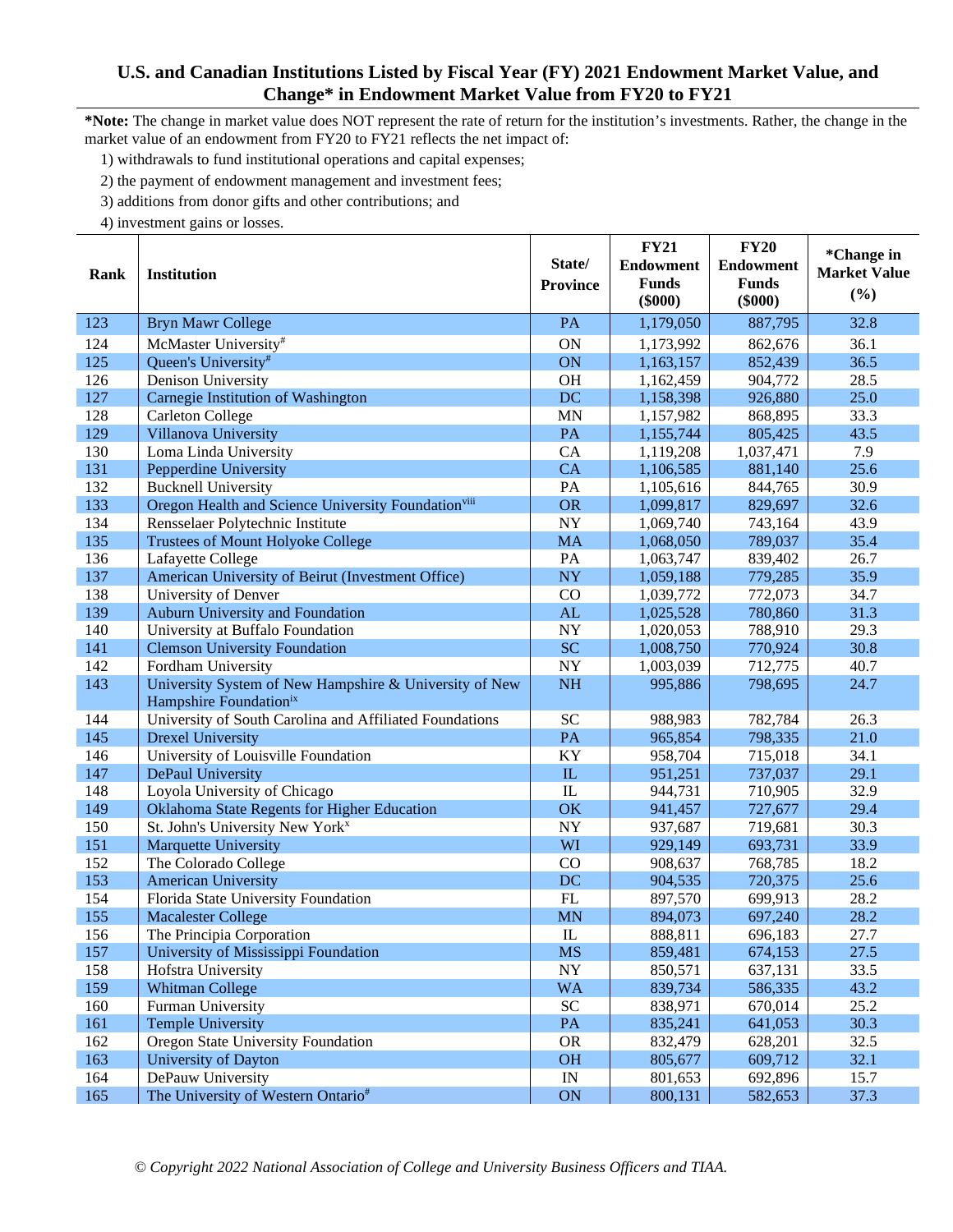**\*Note:** The change in market value does NOT represent the rate of return for the institution's investments. Rather, the change in the market value of an endowment from FY20 to FY21 reflects the net impact of:

1) withdrawals to fund institutional operations and capital expenses;

2) the payment of endowment management and investment fees;

3) additions from donor gifts and other contributions; and

| Rank | <b>Institution</b>                                  | State/<br><b>Province</b> | <b>FY21</b><br><b>Endowment</b><br><b>Funds</b> | <b>FY20</b><br><b>Endowment</b><br><b>Funds</b> | *Change in<br><b>Market Value</b> |
|------|-----------------------------------------------------|---------------------------|-------------------------------------------------|-------------------------------------------------|-----------------------------------|
|      |                                                     |                           | $(\$000)$                                       | $(\$000)$                                       | (%)                               |
| 166  | West Virginia University Foundation                 | <b>WV</b>                 | 797,224                                         | 611,336                                         | 30.4                              |
| 167  | <b>Howard University</b>                            | DC                        | 795,203                                         | 712,410                                         | 11.6                              |
| 168  | <b>Rush University Medical Center</b>               | IL                        | 783,256                                         | 581,778                                         | 34.6                              |
| 169  | <b>Trinity College</b>                              | <b>CT</b>                 | 783,123                                         | 605,744                                         | 29.3                              |
| 170  | <b>Reed College</b>                                 | <b>OR</b>                 | 773,189                                         | 569,284                                         | 35.8                              |
| 171  | University of California Irvine Foundation          | CA                        | 762,109                                         | 532,005                                         | 43.3                              |
| 172  | Yeshiva University                                  | NY                        | 760,239                                         | 615,144                                         | 23.6                              |
| 173  | Quinnipiac University                               | <b>CT</b>                 | 753,872                                         | 545,134                                         | 38.3                              |
| 174  | University of Wyoming Foundation                    | <b>WY</b>                 | 746,965                                         | 554,949                                         | 34.6                              |
| 175  | Ohio University and The Ohio University Foundation  | <b>OH</b>                 | 746,956                                         | 579,350                                         | 28.9                              |
| 176  | University of Wisconsin System                      | WI                        | 738,451                                         | 614,239                                         | 20.2                              |
| 177  | Miami University Foundation                         | OH                        | 735,829                                         | 558,402                                         | 31.8                              |
| 178  | Creighton University                                | <b>NE</b>                 | 731,987                                         | 565,975                                         | 29.3                              |
| 179  | Medical College of Virginia Foundation              | <b>VA</b>                 | 721,427                                         | 514,488                                         | 40.2                              |
| 180  | Kansas State University Foundation                  | <b>KS</b>                 | 717,100                                         | 524,200                                         | 36.8                              |
| 181  | St. Olaf College                                    | <b>MN</b>                 | 714,017                                         | 527,239                                         | 35.4                              |
| 182  | Whitehead Institute for Biomedical Research         | <b>MA</b>                 | 708,913                                         | 521,317                                         | 36.0                              |
| 183  | <b>Babson College</b>                               | <b>MA</b>                 | 699,620                                         | 488,074                                         | 43.3                              |
| 184  | National Academy of Sciences                        | DC                        | 698,144                                         | 553,951                                         | 26.0                              |
| 185  | Mississippi State University & Foundation           | <b>MS</b>                 | 698,084                                         | 520,549                                         | 34.1                              |
| 186  | Virginia Military Institute Foundation              | <b>VA</b>                 | 696,857                                         | 539,643                                         | 29.1                              |
| 187  | University of San Diego                             | CA                        | 692,916                                         | 532,046                                         | 30.2                              |
| 188  | University of South Florida Foundation              | FL                        | 692,741                                         | 532,156                                         | 30.2                              |
| 189  | Abilene Christian University <sup>xi</sup>          | <b>TX</b>                 | 668,720                                         | 456,266                                         | 46.6                              |
| 190  | Lebanese American University (Investment Office)    | <b>NY</b>                 | 659,772                                         | 533,739                                         | 23.6                              |
| 191  | University of St. Thomas                            | <b>MN</b>                 | 653,311                                         | 491,282                                         | 33.0                              |
| 192  | <b>Wheaton College</b>                              | IL                        | 647,434                                         | 502,044                                         | 29.0                              |
| 193  | <b>Haverford College</b>                            | PA                        | 646,346                                         | 507,915                                         | 27.3                              |
| 194  | Dalhousie University#                               | <b>NS</b>                 | 644,096                                         | 486,633                                         | 32.4                              |
| 195  | <b>UC Davis Foundation</b>                          | CA                        | 642,861                                         | 483,941                                         | 32.8                              |
| 196  | Worcester Polytechnic Institute                     | <b>MA</b>                 | 634,544                                         | 505,506                                         | 25.5                              |
| 197  | Duquesne University of the Holy Spirit              | PA                        | 627,291                                         | 472,072                                         | 32.9                              |
| 198  | Loyola Marymount University                         | <b>CA</b>                 | 621,822                                         | 482,817                                         | 28.8                              |
| 199  | University of the Pacific                           | CA                        | 616,854                                         | 446,357                                         | 38.2                              |
| 200  | Texas State University System (TSUS) <sup>xii</sup> | <b>TX</b>                 | 603,010                                         | 503,143                                         | 19.8                              |
| 201  | The University of Connecticut Foundation            | <b>CT</b>                 | 602,256                                         | 476,181                                         | 26.5                              |
| 202  | <b>Dickinson College</b>                            | PA                        | 600,039                                         | 452,877                                         | 32.5                              |
| 203  | <b>Union College</b>                                | <b>NY</b>                 | 593,248                                         | 474,538                                         | 25.0                              |
| 204  | University of San Francisco                         | <b>CA</b>                 | 582,738                                         | 430,101                                         | 35.5                              |
| 205  | University of New Mexico Foundation                 | <b>NM</b>                 | 577,283                                         | 442,483                                         | 30.5                              |
| 206  | <b>Occidental College</b>                           | <b>CA</b>                 | 575,810                                         | 439,089                                         | 31.1                              |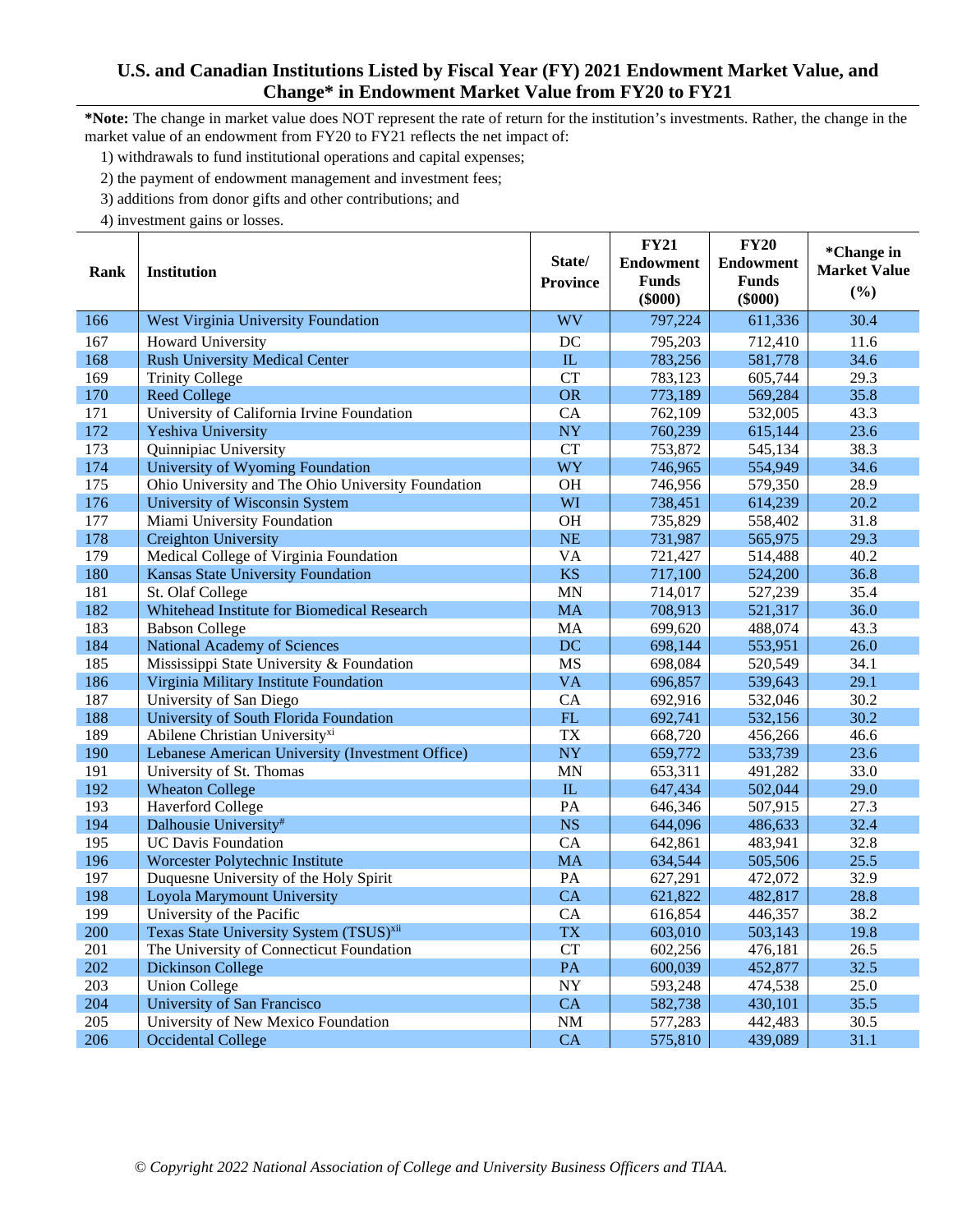**\*Note:** The change in market value does NOT represent the rate of return for the institution's investments. Rather, the change in the market value of an endowment from FY20 to FY21 reflects the net impact of:

1) withdrawals to fund institutional operations and capital expenses;

2) the payment of endowment management and investment fees;

3) additions from donor gifts and other contributions; and

|      |                                                   |                           | <b>FY21</b>      | <b>FY20</b>      | *Change in          |
|------|---------------------------------------------------|---------------------------|------------------|------------------|---------------------|
| Rank | <b>Institution</b>                                | State/<br><b>Province</b> | <b>Endowment</b> | <b>Endowment</b> | <b>Market Value</b> |
|      |                                                   |                           | <b>Funds</b>     | <b>Funds</b>     | (%)                 |
|      |                                                   |                           | $(\$000)$        | $(\$000)$        |                     |
| 207  | University of California Santa Barbara Foundation | CA                        | 570,932          | 437,438          | 30.5                |
| 208  | Philadelphia College of Osteopathic Medicine      | PA                        | 568,662          | 419,419          | 35.6                |
| 209  | Chapman University                                | CA                        | 567,832          | 416,600          | 36.3                |
| 210  | <b>Colorado State University Foundation</b>       | CO                        | 560,490          | 393,123          | 42.6                |
| 211  | University of Toledo Foundation                   | <b>OH</b>                 | 551,592          | 433,659          | 27.2                |
| 212  | Kenyon College                                    | <b>OH</b>                 | 545,722          | 419,099          | 30.2                |
| 213  | <b>Scripps College</b>                            | CA                        | 540,009          | 374,862          | 44.1                |
| 214  | <b>Spelman College</b>                            | <b>GA</b>                 | 530,399          | 377,942          | 40.3                |
| 215  | Wayne State University Foundation                 | MI                        | 519,920          | 401,553          | 29.5                |
| 216  | The University of the South                       | <b>TN</b>                 | 519,143          | 419,515          | 23.7                |
| 217  | Simon Fraser University#                          | <b>BC</b>                 | 516,887          | 398,984          | 29.6                |
| 218  | <b>Utah State University</b>                      | UT                        | 510,466          | 427,442          | 19.4                |
| 219  | Skidmore College                                  | <b>NY</b>                 | 506,191          | 364,376          | 38.9                |
| 220  | <b>Trustees of Clark University</b>               | <b>MA</b>                 | 506,185          | 410,363          | 23.4                |
| 221  | Western Michigan University Foundation            | MI                        | 494,672          | 396,926          | 24.6                |
| 222  | <b>Teachers College Columbia University</b>       | <b>NY</b>                 | 492,792          | 357,687          | 37.8                |
| 223  | College of the Ozarks                             | <b>MO</b>                 | 492,093          | 480,520          | 2.4                 |
| 224  | <b>Lawrence University</b>                        | WI                        | 487,035          | 361,080          | 34.9                |
| 225  | University of Hawaii Foundation                   | H1                        | 483,640          | 341,690          | 41.5                |
| 226  | The New School                                    | <b>NY</b>                 | 482,181          | 393,478          | 22.5                |
| 227  | Earlham College                                   | IN                        | 474,821          | 380,029          | 24.9                |
| 228  | University of Puget Sound                         | <b>WA</b>                 | 474,232          | 378,614          | 25.3                |
| 229  | Medical University of South Carolina Foundation   | <b>SC</b>                 | 473,572          | 364,553          | 29.9                |
| 230  | <b>SUNY Stony Brook Foundation</b>                | <b>NY</b>                 | 473,311          | 360,187          | 31.4                |
| 231  | University of Alaska Foundation                   | AK                        | 472,242          | 356,263          | 32.6                |
| 232  | University of Nevada Reno Foundationxiii          | <b>NV</b>                 | 468,734          | 367,473          | 27.6                |
| 233  | <b>Rollins College</b>                            | FL                        | 467,605          | 365,287          | 28.0                |
| 234  | Franklin and Marshall College                     | PA                        | 466,974          | 350,445          | 33.3                |
| 235  | <b>Bates College</b>                              | <b>ME</b>                 | 466,016          | 341,587          | 36.4                |
| 236  | The Brookings Institution                         | DC                        | 460,563          | 355,188          | 29.7                |
| 237  | <b>Barnard College</b>                            | <b>NY</b>                 | 460,489          | 356,579          | 29.1                |
| 238  | <b>Fairfield University</b>                       | <b>CT</b>                 | 456,905          | 350,775          | 30.3                |
| 239  | West Point Association of Graduates               | <b>NY</b>                 | 456,049          | 342,458          | 33.2                |
| 240  | <b>Berklee College of Music</b>                   | <b>MA</b>                 | 446,628          | 338,371          | 32.0                |
| 241  | Harvey Mudd College                               | CA                        | 443,744          | 319,714          | 38.8                |
| 242  | Rhode Island School of Design                     | RI                        | 440,699          | 347,698          | 26.7                |
| 243  | Wofford College                                   | <b>SC</b>                 | 437,513          | 208,058          | 110.3               |
| 244  | University of South Alabama Foundation            | ${\rm AL}$                | 435,943          | 387,123          | 12.6                |
| 245  | <b>Connecticut College</b>                        | <b>CT</b>                 | 434,553          | 316,270          | 37.4                |
| 246  | University of Victoria Foundation#                | <b>BC</b>                 | 433,270          | 340,551          | 27.2                |
| 247  | <b>Rhodes College</b>                             | <b>TN</b>                 | 431,793          | 341,178          | 26.6                |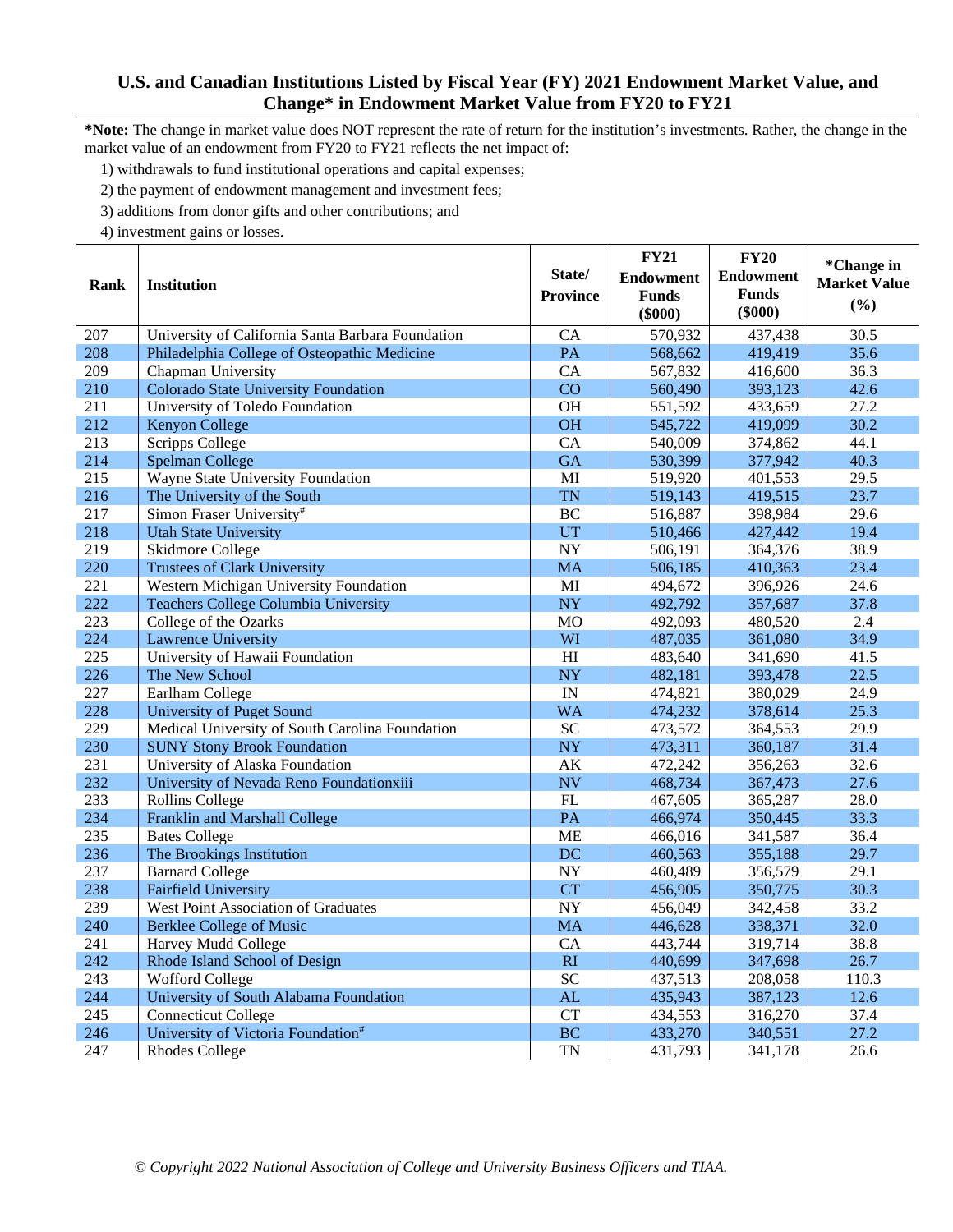**\*Note:** The change in market value does NOT represent the rate of return for the institution's investments. Rather, the change in the market value of an endowment from FY20 to FY21 reflects the net impact of:

1) withdrawals to fund institutional operations and capital expenses;

2) the payment of endowment management and investment fees;

3) additions from donor gifts and other contributions; and

4) investment gains or losses.

|      |                                                              |                        | <b>FY21</b>      | <b>FY20</b>      | *Change in          |
|------|--------------------------------------------------------------|------------------------|------------------|------------------|---------------------|
| Rank | <b>Institution</b>                                           | State/                 | <b>Endowment</b> | <b>Endowment</b> | <b>Market Value</b> |
|      |                                                              | <b>Province</b>        | <b>Funds</b>     | <b>Funds</b>     | (%)                 |
|      |                                                              |                        | $(\$000)$        | $(\$000)$        |                     |
| 248  | The College of Wooster                                       | <b>OH</b>              | 431,210          | 331,118          | 30.2                |
| 249  | Michigan State University Foundation                         | MI                     | 427,000          | 329,000          | 29.8                |
| 250  | <b>Ithaca College</b>                                        | <b>NY</b>              | 425,199          | 337,239          | 26.1                |
| 251  | The Citadel                                                  | <b>SC</b>              | 423,629          | 305,277          | 38.8                |
| 252  | <b>Centre College of Kentucky</b>                            | <b>KY</b>              | 420,214          | 325,715          | 29.0                |
| 253  | Wabash College                                               | IN                     | 419,907          | 335,882          | 25.0                |
| 254  | Gonzaga University                                           | <b>WA</b>              | 417,682          | 308,172          | 35.5                |
| 255  | Gettysburg College                                           | PA                     | 405,315          | 320,049          | 26.6                |
| 256  | <b>Bradley University</b>                                    | ${\rm IL}$             | 402,572          | 324,863          | 23.9                |
| 257  | The Campanile Foundation                                     | CA                     | 399,710          | 330,279          | 21.0                |
| 258  | <b>Colorado School of Mines Foundation</b>                   | CO                     | 396,681          | 285,596          | 38.9                |
| 259  | University of North Carolina at Greensboro Investment        | NC                     | 392,610          | 310,294          | 26.5                |
|      | Fund                                                         |                        |                  |                  |                     |
| 260  | St. Lawrence University                                      | <b>NY</b>              | 390,612          | 319,659          | 22.2                |
| 261  | University of Nevada Las Vegas Foundation                    | <b>NV</b>              | 388,980          | 305,788          | 27.2                |
| 262  | <b>Stetson University</b>                                    | FL                     | 387,215          | 306,141          | 26.5                |
| 263  | Hampton University                                           | VA                     | 379,992          | 280,598          | 35.4                |
| 264  | University of Idaho Foundation                               | ID                     | 373,801          | 286,512          | 30.5                |
| 265  | The Curtis Institute of Music                                | PA                     | 368,265          | 271,870          | 35.5                |
| 266  | University of North Dakota Foundation                        | <b>ND</b>              | 366,147          | 278,253          | 31.6                |
| 267  | Southwestern University                                      | <b>TX</b>              | 364,861          | 289,412          | 26.1                |
| 268  | <b>Belmont University</b>                                    | <b>TN</b>              | 356,851          | 260,087          | 37.2                |
| 269  | Long Island University                                       | NY                     | 355,510          | 224,427          | 58.4                |
| 270  | <b>Baker College</b>                                         | MI                     | 355,118          | 328,055          | 8.2                 |
| 271  | The Catholic University of America                           | DC                     | 352,450          | 276,097          | 27.7                |
| 272  | Willamette Universityxiv                                     | <b>OR</b>              | 351,610          | 256,754          | 36.9                |
| 273  | Valparaiso University                                        | IN                     | 350,627          | 254,282          | 37.9                |
| 274  | Youngstown State University Foundation                       | <b>OH</b>              | 349,949          | 275,870          | 26.9                |
| 275  | Rowan University                                             | <b>NJ</b>              | 342,467          | 240,008          | 42.7                |
| 276  | <b>Muhlenberg College</b>                                    | PA                     | 341,602          | 286,189          | 19.4                |
| 277  | Old Dominion University Educational Foundation <sup>xv</sup> | VA                     | 337,196          | 265,836          | 26.8                |
| 278  | <b>Seton Hall University</b>                                 | <b>NJ</b>              | 330,878          | 265,193          | 24.8                |
| 279  | Medical College of Georgia Foundation                        | GA                     | 329,656          | 238,989          | 37.9                |
| 280  | Wichita State University Foundation                          | <b>KS</b>              | 328,779          | 270,511          | 21.5                |
| 281  | University of South Dakota Foundation                        | ${\rm SD}$             | 328,452          | 264,082          | 24.4                |
| 282  | The RAND Corporation                                         | CA                     | 327,493          | 267,695          | 22.3                |
| 283  | Elon University                                              | NC                     | 327,464          | 261,552          | 25.2                |
| 284  | <b>Mercy College</b>                                         | <b>NY</b>              | 321,745          | 249,360          | 29.0                |
| 285  | University of New Brunswick#                                 | NB                     | 319,923          | 262,826          | 21.7                |
| 286  | North Dakota State University Foundation                     | ND                     | 319,011          | 247,739          | 28.8                |
| 287  | Lewis & Clark College                                        | <b>OR</b>              | 318,094          | 240,774          | 32.1                |
| 288  | Kalamazoo College                                            | $\mathbf{M}\mathbf{I}$ | 311,232          | 243,580          | 27.8                |

*© Copyright 2022 National Association of College and University Business Officers and TIAA.*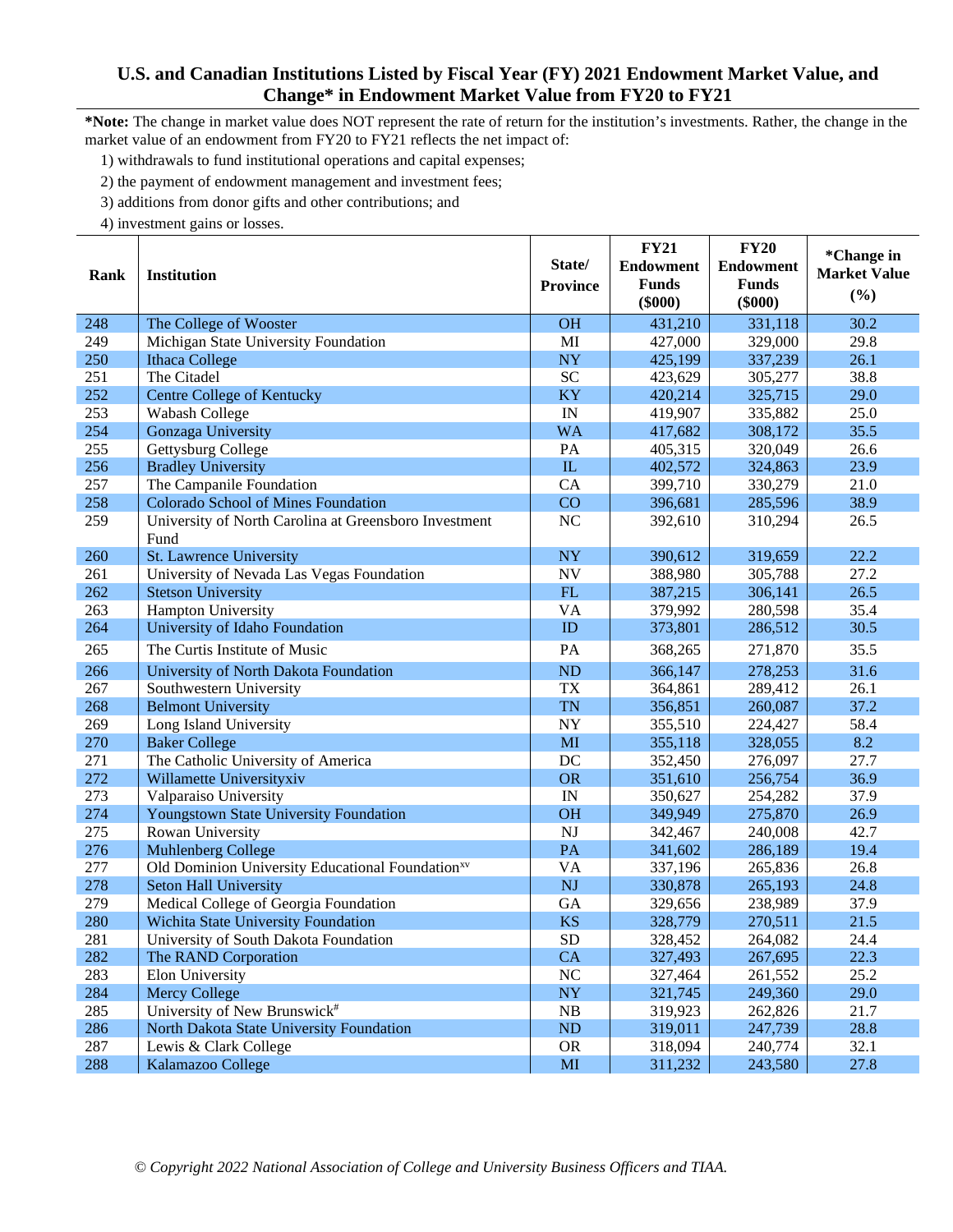**\*Note:** The change in market value does NOT represent the rate of return for the institution's investments. Rather, the change in the market value of an endowment from FY20 to FY21 reflects the net impact of:

1) withdrawals to fund institutional operations and capital expenses;

2) the payment of endowment management and investment fees;

3) additions from donor gifts and other contributions; and

|      |                                                    |                           | <b>FY21</b>      | <b>FY20</b>      | *Change in          |
|------|----------------------------------------------------|---------------------------|------------------|------------------|---------------------|
| Rank | <b>Institution</b>                                 | State/<br><b>Province</b> | <b>Endowment</b> | <b>Endowment</b> | <b>Market Value</b> |
|      |                                                    |                           | <b>Funds</b>     | <b>Funds</b>     | (%)                 |
|      |                                                    |                           | $(\$000)$        | $(\$000)$        |                     |
| 289  | University of Maine Foundation                     | <b>ME</b>                 | 310,056          | 228,117          | 35.9                |
| 290  | Ohio Wesleyan University                           | <b>OH</b>                 | 307,932          | 236,260          | 30.3                |
| 291  | Stonehill College                                  | MA                        | 307,883          | 218,833          | 40.7                |
| 292  | <b>Suffolk University</b>                          | <b>MA</b>                 | 305,695          | 246,207          | 24.2                |
| 293  | Hobart & William Smith Colleges                    | <b>NY</b>                 | 304,959          | 224,866          | 35.6                |
| 294  | Loyola University Maryland                         | <b>MD</b>                 | 302,800          | 239,209          | 26.6                |
| 295  | University of North Carolina at Charlotte          | NC                        | 299,097          | 226,013          | 32.3                |
| 296  | <b>Hope College</b>                                | MI                        | 296,008          | 229,198          | 29.1                |
| 297  | University of North Texas Foundation               | <b>TX</b>                 | 295,772          | 217,833          | 35.8                |
| 298  | Carleton University#                               | ON                        | 291,595          | 230,927          | 26.3                |
| 299  | John Carroll University                            | <b>OH</b>                 | 289,409          | 228,660          | 26.6                |
| 300  | <b>Allegheny College</b>                           | PA                        | 289,067          | 233,661          | 23.7                |
| 301  | Pratt Institute                                    | <b>NY</b>                 | 288,513          | 224,469          | 28.5                |
| 302  | <b>East Carolina University</b>                    | <b>NC</b>                 | 287,873          | 211,971          | 35.8                |
| 303  | <b>Washington College</b>                          | <b>MD</b>                 | 287,627          | 218,534          | 31.6                |
| 304  | California Polytechnic State University Foundation | CA                        | 287,263          | 226,105          | 27.0                |
| 305  | University of Scranton                             | PA                        | 287,204          | 224,256          | 28.1                |
| 306  | Florida Atlantic University Foundation             | FL                        | 285,475          | 240,694          | 18.6                |
| 307  | The University of Memphis                          | <b>TN</b>                 | 283,978          | 220,771          | 28.6                |
| 308  | Columbia Theological Seminary                      | <b>GA</b>                 | 283,181          | 222,197          | 27.4                |
| 309  | Gustavus Adolphus College                          | <b>MN</b>                 | 281,649          | 205,365          | 37.1                |
| 310  | <b>Butler University</b>                           | IN                        | 281,444          | 211,953          | 32.8                |
| 311  | University of Ottawa                               | ON                        | 279,819          | 224,843          | 24.5                |
| 312  | <b>Drake University</b>                            | IA                        | 279,782          | 219,800          | 27.3                |
| 313  | Morehouse College                                  | GA                        | 278,073          | 157,081          | 77.0                |
| 314  | Saint John's University                            | <b>MN</b>                 | 277,869          | 205,997          | 34.9                |
| 315  | Florida International University Foundation Inc.   | FL                        | 276,410          | 218,684          | 26.4                |
| 316  | <b>Stevens Institute of Technology</b>             | <b>NJ</b>                 | 272,887          | 225,009          | 21.3                |
| 317  | The University of Montana Foundation               | MT                        | 268,590          | 207,133          | 29.7                |
| 318  | Indiana Wesleyan University                        | IN                        | 268,508          | 201,368          | 33.3                |
| 319  | Wheaton College (MA)                               | MA                        | 266,878          | 210,647          | 26.7                |
| 320  | Illinois Wesleyan University                       | IL                        | 260,532          | 198,954          | 31.0                |
| 321  | <b>Emerson College</b>                             | MA                        | 259,626          | 183,296          | 41.6                |
| 322  | <b>Goucher College</b>                             | <b>MD</b>                 | 259,341          | 191,378          | 35.5                |
| 323  | Xavier University                                  | OH                        | 259,332          | 198,613          | 30.6                |
| 324  | <b>University of Redlands</b>                      | CA                        | 259,219          | 212,460          | 22.0                |
| 325  | Miami Dade College                                 | FL                        | 258,621          | 207,917          | 24.4                |
| 326  | Rose-Hulman Institute of Technology                | IN                        | 252,483          | 209,759          | 20.4                |
| 327  | St. Mary's University                              | <b>TX</b>                 | 251,418          | 200,145          | 25.6                |
| 328  | Pace University                                    | <b>NY</b>                 | 250,615          | 193,827          | 29.3                |
| 329  | <b>Agnes Scott College</b>                         | GA                        | 247,192          | 204,799          | 20.7                |
| 330  | <b>Central Michigan University</b>                 | MI                        | 246,145          | 187,797          | 31.1                |
|      |                                                    |                           |                  |                  |                     |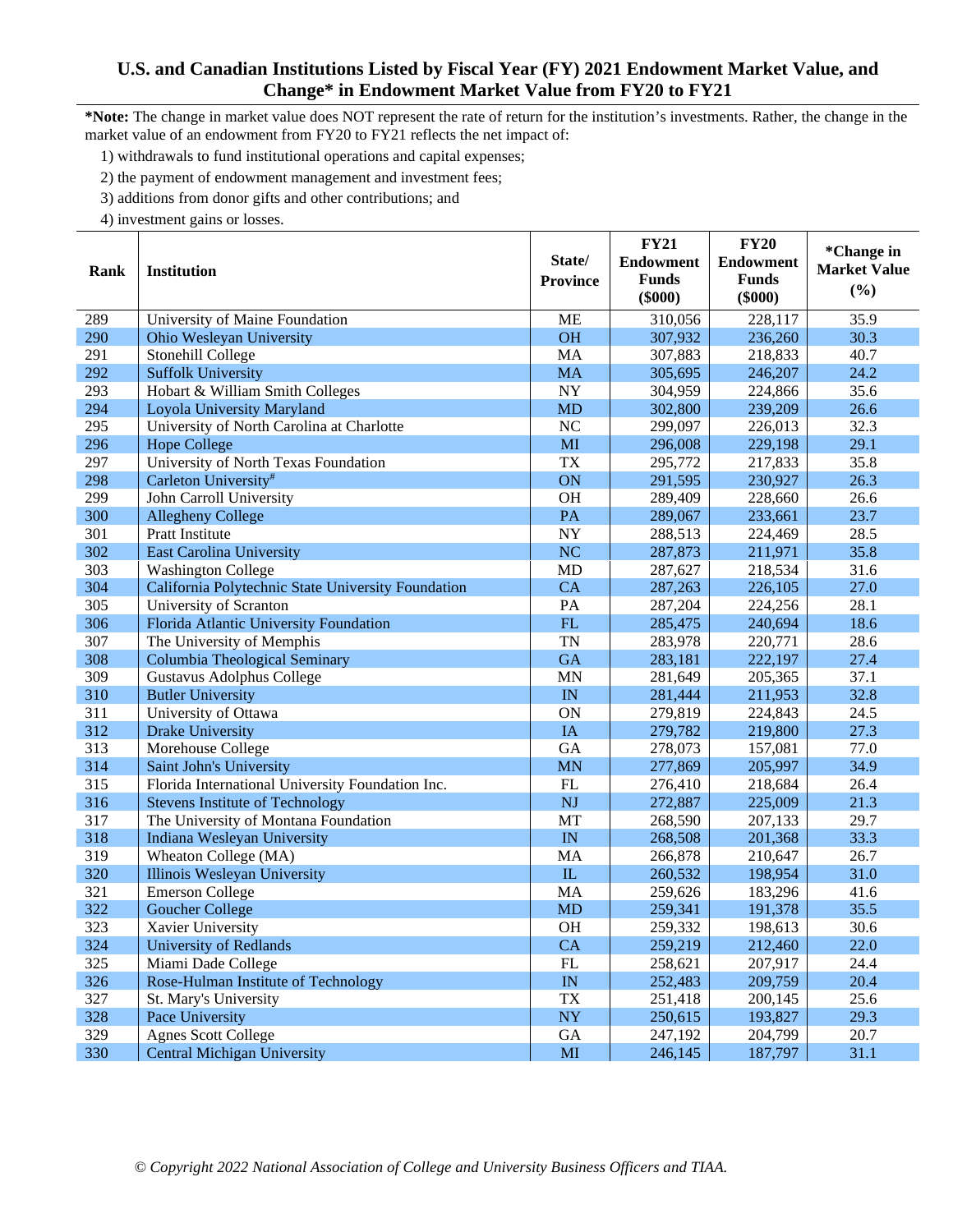**\*Note:** The change in market value does NOT represent the rate of return for the institution's investments. Rather, the change in the market value of an endowment from FY20 to FY21 reflects the net impact of:

1) withdrawals to fund institutional operations and capital expenses;

2) the payment of endowment management and investment fees;

3) additions from donor gifts and other contributions; and

|      |                                                  |                 | <b>FY21</b>      | <b>FY20</b>      | *Change in          |
|------|--------------------------------------------------|-----------------|------------------|------------------|---------------------|
|      |                                                  | State/          | <b>Endowment</b> | <b>Endowment</b> | <b>Market Value</b> |
| Rank | <b>Institution</b>                               | <b>Province</b> | <b>Funds</b>     | <b>Funds</b>     |                     |
|      |                                                  |                 | $(\$000)$        | $(\$000)$        | (%)                 |
| 331  | <b>Sacred Heart University</b>                   | <b>CT</b>       | 245,517          | 189,837          | 29.3                |
| 332  | Le Moyne College                                 | NY              | 245,377          | 191,032          | 28.4                |
| 333  | Simmons University                               | MA              | 244,268          | 190,425          | 28.3                |
| 334  | <b>Clarkson University</b>                       | <b>NY</b>       | 240,741          | 197,483          | 21.9                |
| 335  | University of Dubuque                            | IA              | 240,416          | 179,009          | 34.3                |
| 336  | <b>Embry-Riddle Aeronautical University</b>      | FL              | 240,254          | 172,374          | 39.4                |
| 337  | St. John's College                               | <b>MD</b>       | 239,671          | 188,953          | 26.8                |
| 338  | Georgia State University Foundation              | <b>GA</b>       | 234,747          | 170,780          | 37.5                |
| 339  | <b>Lycoming College</b>                          | PA              | 234,724          | 184,216          | 27.4                |
| 340  | <b>Midwestern University</b>                     | IL              | 234,565          | 193,044          | 21.5                |
| 341  | California Institute of the Arts                 | CA              | 234,419          | 179,402          | 30.7                |
| 342  | <b>Bryant University</b>                         | RI              | 232,617          | 183,836          | 26.5                |
| 343  | University of South Alabama                      | AL              | 230,953          | 189,081          | 22.1                |
| 344  | New Mexico State University Foundation           | <b>NM</b>       | 230,846          | 176,266          | 31.0                |
| 345  | Western Kentucky University and Foundations      | KY              | 227,779          | 181,745          | 25.3                |
| 346  | University of Rhode Island Foundation & Alumni   | RI              | 227,651          | 163,611          | 39.1                |
|      | Engagement                                       |                 |                  |                  |                     |
| 347  | Mills College                                    | CA              | 223,196          | 187,319          | 19.2                |
| 348  | Randolph-Macon College                           | <b>VA</b>       | 219,943          | 168,264          | 30.7                |
| 349  | <b>Hollins University</b>                        | <b>VA</b>       | 219,547          | 174,608          | 25.7                |
| 350  | California State University Fresno Foundation    | CA              | 218,892          | 170,750          | 28.2                |
| 351  | <b>Claremont Graduate University</b>             | CA              | 216,215          | 174,235          | 24.1                |
| 352  | <b>Saint Anselm College</b>                      | <b>NH</b>       | 216,183          | 164,972          | 31.0                |
| 353  | Augustana College                                | $\rm IL$        | 215,417          | 166,094          | 29.7                |
| 354  | <b>Baldwin Wallace University</b>                | <b>OH</b>       | 215,022          | 177,999          | 20.8                |
| 355  | Saint Mary's College of California               | CA              | 214,832          | 178,002          | 20.7                |
| 356  | Hardin-Simmons University                        | <b>TX</b>       | 214,792          | 165,683          | 29.6                |
| 357  | Harding University                               | <b>AR</b>       | 214,463          | 164,597          | 30.3                |
| 358  | St. Ambrose University                           | IA              | 210,198          | 168,402          | 24.8                |
| 359  | Concordia Seminary                               | <b>MO</b>       | 208,438          | 163,588          | 27.4                |
| 360  | <b>Luther College</b>                            | IA              | 207,387          | 167,088          | 24.1                |
| 361  | Iona College                                     | <b>NY</b>       | 206,331          | 162,713          | 26.8                |
| 362  | Mennonite Education Agency Investment Fund LLC   | IN              | 206,315          | 159,450          | 29.4                |
| 363  | South Dakota State University Foundation         | <b>SD</b>       | 205,670          | 153,614          | 33.9                |
| 364  | Susquehanna University                           | PA              | 204,153          | 171,165          | 19.3                |
| 365  | Whitworth University                             | <b>WA</b>       | 203,207          | 165,246          | 23.0                |
| 366  | <b>Illinois State University Foundation</b>      | ${\rm I\!L}$    | 201,101          | 151,373          | 32.9                |
| 367  | The University of Central Florida                | ${\rm FL}$      | 201,024          | 162,887          | 23.4                |
| 368  | <b>Bowling Green State University Foundation</b> | <b>OH</b>       | 199,756          | 155,730          | 28.3                |
| 369  | <b>Albion College</b>                            | MI              | 199,246          | 162,423          | 22.7                |
| 370  | Columbia College                                 | <b>MO</b>       | 198,720          | 158,578          | 25.3                |
| 371  | University of Hartford                           | <b>CT</b>       | 198,698          | 175,911          | 13.0                |
| 372  | San Jose State University and Tower Foundation   | CA              | 197,134          | 148,747          | 32.5                |
| 373  | Weber State University                           | UT              | 194,824          | 155,181          | 25.5                |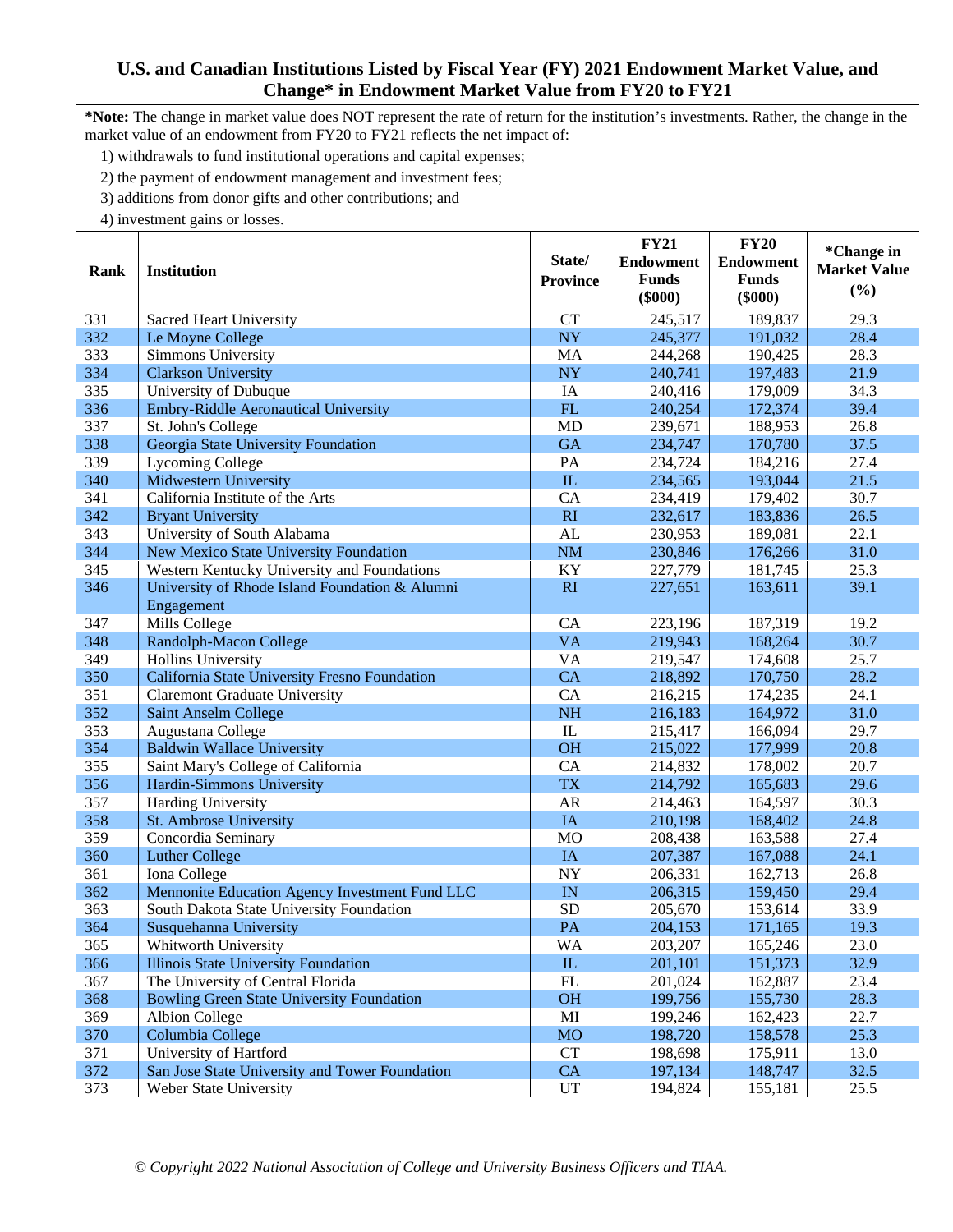**\*Note:** The change in market value does NOT represent the rate of return for the institution's investments. Rather, the change in the market value of an endowment from FY20 to FY21 reflects the net impact of:

1) withdrawals to fund institutional operations and capital expenses;

2) the payment of endowment management and investment fees;

3) additions from donor gifts and other contributions; and

|      |                                                         |                           | <b>FY21</b>  | <b>FY20</b>      | *Change in          |
|------|---------------------------------------------------------|---------------------------|--------------|------------------|---------------------|
| Rank | <b>Institution</b>                                      | State/<br><b>Province</b> | Endowment    | <b>Endowment</b> | <b>Market Value</b> |
|      |                                                         |                           | <b>Funds</b> | <b>Funds</b>     | (%)                 |
|      |                                                         |                           | $(\$000)$    | $(\$000)$        |                     |
| 374  | Concordia College                                       | <b>MN</b>                 | 193,553      | 156,612          | 23.6                |
| 375  | <b>Troy University Foundation</b>                       | AL                        | 192,154      | 152,061          | 26.4                |
| 376  | The Marshall University Foundation                      | WV                        | 192,036      | 134,898          | 42.4                |
| 377  | <b>Asbury Theological Seminary</b>                      | <b>KY</b>                 | 190,773      | 149,854          | 27.3                |
| 378  | Southern Illinois University Foundation                 | IL                        | 190,702      | 148,095          | 28.8                |
| 379  | <b>Washburn University Foundation</b>                   | <b>KS</b>                 | 190,356      | 155,324          | 22.6                |
| 380  | George Mason University Foundation Inc.                 | <b>VA</b>                 | 189,162      | 154,182          | 22.7                |
| 381  | Kent State University Foundation                        | <b>OH</b>                 | 187,792      | 138,113          | 36.0                |
| 382  | Mount Allison University#                               | NB                        | 187,708      | 141,104          | 33.0                |
| 383  | <b>Emmanuel College</b>                                 | <b>MA</b>                 | 187,653      | 159,077          | 18.0                |
| 384  | <b>Meharry Medical College</b>                          | <b>TN</b>                 | 186,943      | 156,719          | 19.3                |
| 385  | Mount Saint Mary's University Los Angeles               | <b>CA</b>                 | 186,817      | 142,341          | 31.2                |
| 386  | University of Chattanooga Foundation                    | <b>TN</b>                 | 186,405      | 140,097          | 33.1                |
| 387  | St. Norbert College                                     | WI                        | 186,375      | 150,219          | 24.1                |
| 388  | Queens University of Charlotte                          | N <sub>C</sub>            | 185,229      | 142,506          | 30.0                |
| 389  | <b>Biola University</b>                                 | CA                        | 183,702      | 163,346          | 12.5                |
| 390  | San Francisco State University Foundation               | CA                        | 183,540      | 140,759          | 30.4                |
| 391  | <b>Austin College</b>                                   | <b>TX</b>                 | 182,841      | 155,433          | 17.6                |
| 392  | Hanover College                                         | IN                        | 182,593      | 141,268          | 29.3                |
| 393  | <b>Alfred University</b>                                | <b>NY</b>                 | 181,702      | 136,777          | 32.8                |
| 394  | Pitzer College                                          | CA                        | 179,312      | 144,268          | 24.3                |
| 395  | University of Northern Iowa Foundation                  | IA                        | 177,301      | 135,326          | 31.0                |
| 396  | Grand Valley State University                           | MI                        | 175,563      | 131,149          | 33.9                |
| 397  | <b>Seattle Pacific University</b>                       | <b>WA</b>                 | 174,578      | 126,584          | 37.9                |
| 398  | University of the Incarnate Word                        | <b>TX</b>                 | 174,507      | 143,846          | 21.3                |
| 399  | New Jersey Institute of Technology                      | <b>NJ</b>                 | 169,763      | 135,572          | 25.2                |
| 400  | Roanoke College                                         | <b>VA</b>                 | 169,305      | 142,304          | 19.0                |
| 401  | <b>University of Mount Union</b>                        | <b>OH</b>                 | 168,833      | 135,499          | 24.6                |
| 402  | John Brown University                                   | <b>AR</b>                 | 168,714      | 126,698          | 33.2                |
| 403  | <b>Indiana Institute of Technology</b>                  | IN                        | 168,466      | 137,646          | 22.4                |
| 404  | Cal Poly Pomona Philanthropic Foundation                | CA                        | 166,520      | 105,446          | 57.9                |
| 405  | University of Health Sciences and Pharmacy in St. Louis | <b>MO</b>                 | 165,339      | 134,564          | 22.9                |
| 406  | University of the Sciences in Philadelphia              | PA                        | 165,272      | 146,008          | 13.2                |
| 407  | <b>Carthage College</b>                                 | WI                        | 164,311      | 124,578          | 31.9                |
| 408  | Culinary Institute of America                           | <b>NY</b>                 | 162,316      | 128,326          | 26.5                |
| 409  | <b>McDaniel College</b>                                 | <b>MD</b>                 | 162,225      | 130,923          | 23.9                |
| 410  | <b>Buena Vista University</b>                           | <b>IA</b>                 | 162,181      | 128,993          | 25.7                |
| 411  | Roosevelt University                                    | ${\rm IL}$                | 161,232      | 119,983          | 34.4                |
| 412  | Austin Presbyterian Theological Seminary                | <b>TX</b>                 | 161,209      | 127,351          | 26.6                |
| 413  | <b>Canisius College</b>                                 | <b>NY</b>                 | 159,984      | 124,460          | 28.5                |
| 414  | California State University Northridge                  | CA                        | 158,815      | 126,263          | 25.8                |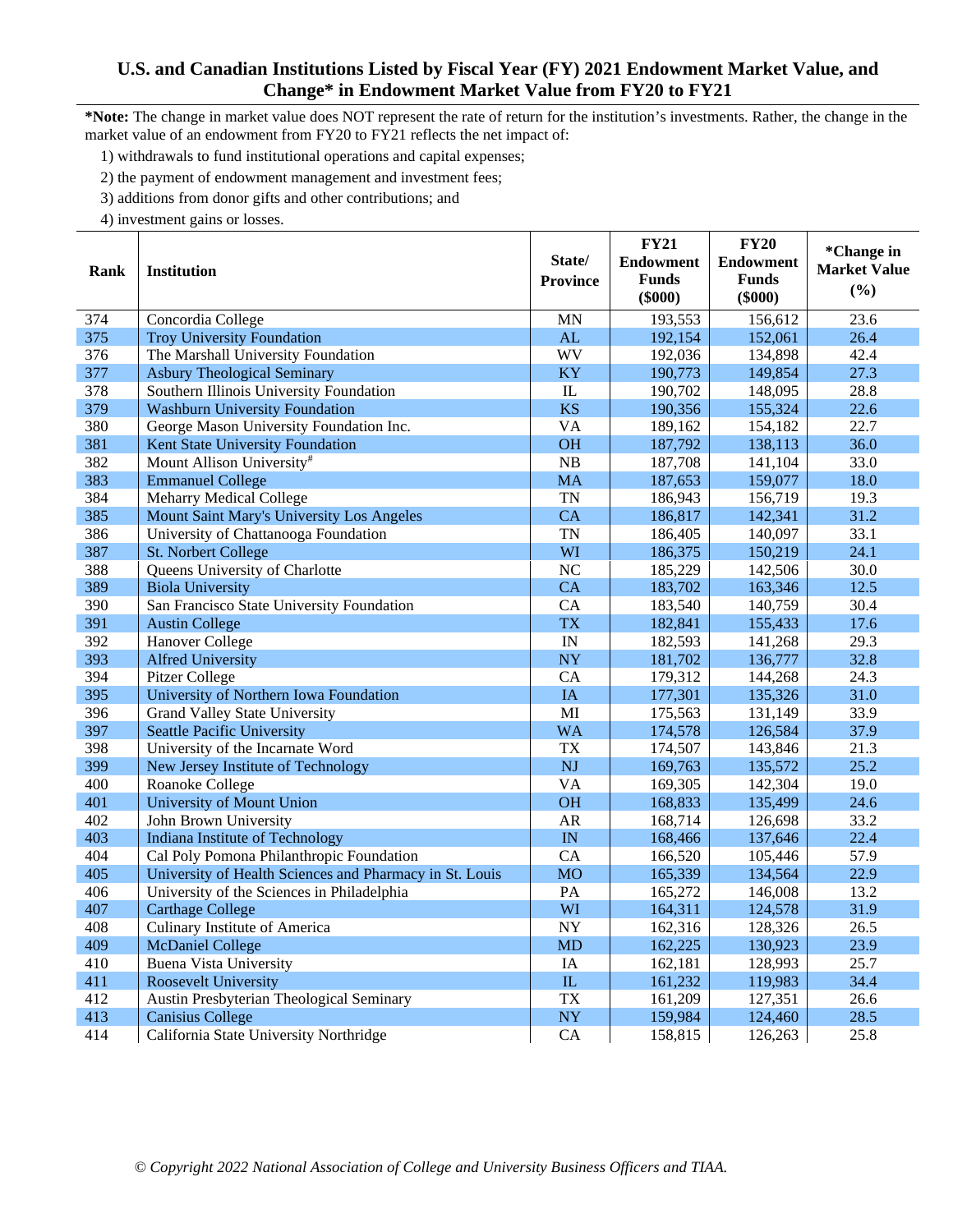**\*Note:** The change in market value does NOT represent the rate of return for the institution's investments. Rather, the change in the market value of an endowment from FY20 to FY21 reflects the net impact of:

1) withdrawals to fund institutional operations and capital expenses;

2) the payment of endowment management and investment fees;

3) additions from donor gifts and other contributions; and

|      |                                                    |                 | <b>FY21</b>      | <b>FY20</b>      | *Change in          |
|------|----------------------------------------------------|-----------------|------------------|------------------|---------------------|
| Rank | <b>Institution</b>                                 | State/          | <b>Endowment</b> | <b>Endowment</b> | <b>Market Value</b> |
|      |                                                    | <b>Province</b> | <b>Funds</b>     | <b>Funds</b>     | (%)                 |
|      |                                                    |                 | $(\$000)$        | $(\$000)$        |                     |
| 415  | Webster University                                 | <b>MO</b>       | 157,526          | 129,755          | 21.4                |
| 416  | <b>Elmhurst University</b>                         | $\mathbf{L}$    | 157,337          | 109,907          | 43.2                |
| 417  | North Carolina A&T State University and Foundation | N <sub>C</sub>  | 157,336          | 73,809           | 113.2               |
| 418  | University of California Santa Cruz Foundation     | CA              | 156,284          | 115,781          | 35.0                |
| 419  | Eastern Virginia Medical School Foundation         | VA              | 156,276          | 113,221          | 38.0                |
| 420  | <b>Illinois College</b>                            | ${\rm IL}$      | 155,487          | 126,105          | 23.3                |
| 421  | James Madison University Foundation                | VA              | 154,689          | 116,670          | 32.6                |
| 422  | Washington & Jefferson College*                    | PA              | 152,318          | 122,853          | 24.0                |
| 423  | Sam Houston State University                       | <b>TX</b>       | 152,257          | 116,839          | 30.3                |
| 424  | <b>East Tennessee State University</b>             | <b>TN</b>       | 151,872          | 130,080          | 16.8                |
| 425  | Michigan Technological University                  | MI              | 151,520          | 117,624          | 28.8                |
| 426  | <b>Ursinus College</b>                             | PA              | 150,915          | 127,480          | 18.4                |
| 427  | <b>Boise State University Foundation</b>           | ID              | 150,716          | 113,891          | 32.3                |
| 428  | University of La Verne                             | CA              | 150,019          | 113,354          | 32.3                |
| 429  | Wentworth Institute of Technology                  | MA              | 149,800          | 116,513          | 28.6                |
| 430  | <b>Goshen College</b>                              | IN              | 149,699          | 111,151          | 34.7                |
| 431  | The Foundation of the SUNY at Binghamton Inc.      | NY              | 148,122          | 117,840          | 25.7                |
| 432  | University of Lynchburg                            | <b>VA</b>       | 145,625          | 109,306          | 33.2                |
| 433  | Fort Hays State University Foundation              | KS              | 145,486          | 116,504          | 24.9                |
| 434  | California Lutheran University                     | CA              | 144,941          | 115,433          | 25.6                |
| 435  | North Central College                              | ${\rm IL}$      | 144,476          | 112,337          | 28.6                |
| 436  | Meredith College                                   | <b>NC</b>       | 144,216          | 114,563          | 25.9                |
| 437  | University of North Carolina at Wilmington         | NC              | 142,919          | 103,802          | 37.7                |
| 438  | <b>Messiah University</b>                          | PA              | 141,656          | 133,801          | 5.9                 |
| 439  | University of North Florida Foundation             | FL              | 141,106          | 115,066          | 22.6                |
| 440  | Sarah Lawrence College                             | <b>NY</b>       | 140,577          | 110,183          | 27.6                |
| 441  | <b>SUNY Health Science Center at Syracuse</b>      | NY              | 140,338          | 110,650          | 26.8                |
| 442  | Middle Tennessee State University Foundation       | <b>TN</b>       | 139,425          | 108,889          | 28.0                |
| 443  | Oakland University                                 | MI              | 138,740          | 102,150          | 35.8                |
| 444  | Lenoir-Rhyne University                            | <b>NC</b>       | 138,542          | 112,176          | 23.5                |
| 445  | <b>Westminster College</b>                         | PA              | 138,103          | 110,232          | 25.3                |
| 446  | Hamline University                                 | <b>MN</b>       | 138,089          | 100,560          | 37.3                |
| 447  | Capital University                                 | <b>OH</b>       | 137,143          | 107,679          | 27.4                |
| 448  | Monmouth University                                | NJ              | 136,525          | 106,713          | 27.9                |
| 449  | University of Southern Mississippi Foundation      | <b>MS</b>       | 136,185          | 103,518          | 31.6                |
| 450  | College of Charleston Foundation                   | <b>SC</b>       | 135,890          | 102,819          | 32.2                |
| 451  | University of the Ozarks                           | <b>AR</b>       | 135,709          | 112,237          | 20.9                |
| 452  | Doane University                                   | NE              | 135,403          | 111,580          | 21.4                |
| 453  | Hood College of Frederick Maryland                 | MD              | 134,229          | 104,534          | 28.4                |
| 454  | Art Center College of Design                       | CA              | 133,281          | 98,145           | 35.8                |
| 455  | St. John Fisher College                            | ${\rm NY}$      | 133,175          | 98,486           | 35.2                |
| 456  | Juniata College                                    | PA              | 132,267          | 114,778          | 15.2                |
| 457  | Northern Kentucky University Foundation            | KY              | 131,190          | 100,462          | 30.6                |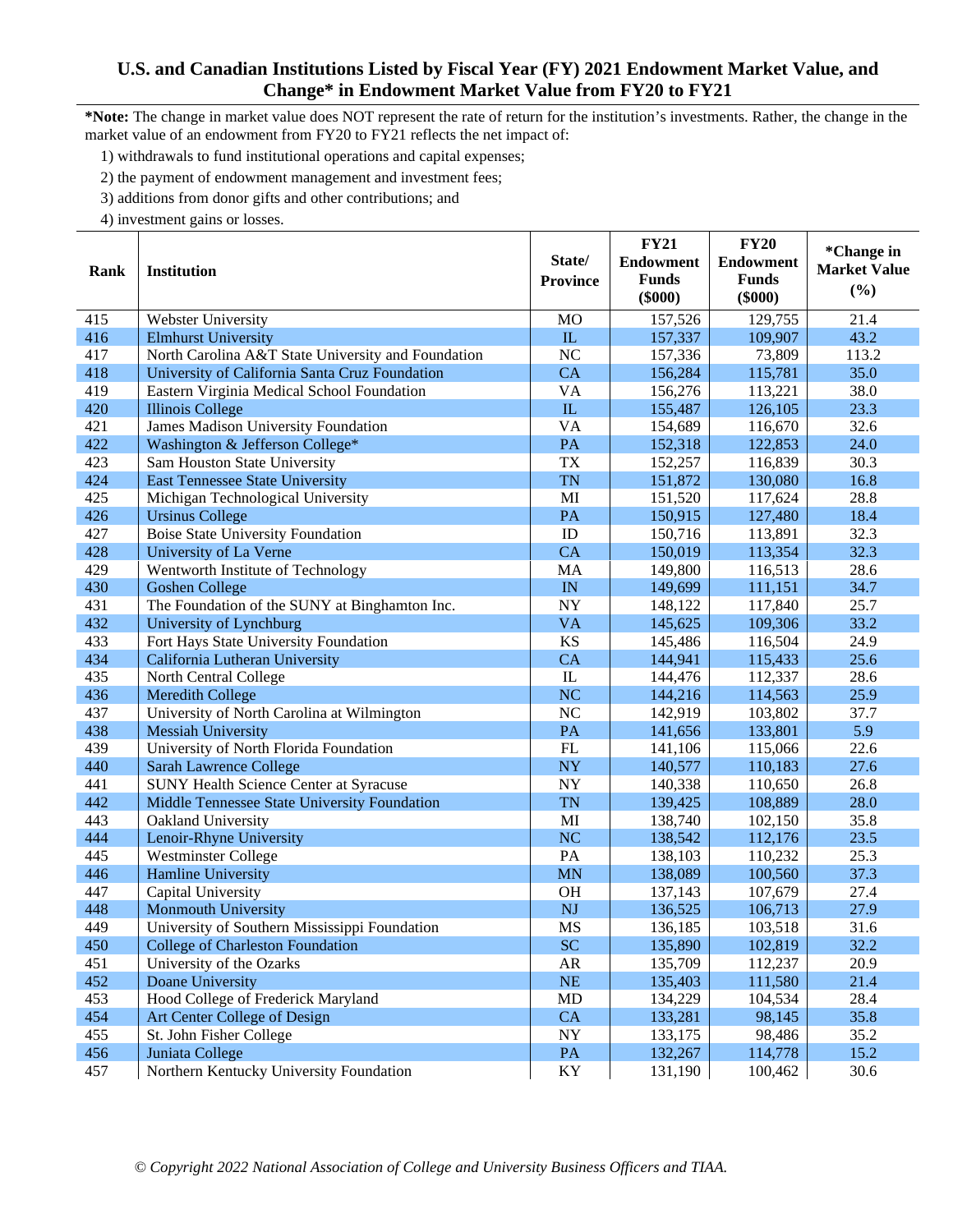**\*Note:** The change in market value does NOT represent the rate of return for the institution's investments. Rather, the change in the market value of an endowment from FY20 to FY21 reflects the net impact of:

1) withdrawals to fund institutional operations and capital expenses;

2) the payment of endowment management and investment fees;

3) additions from donor gifts and other contributions; and

|      |                                                        |                 | <b>FY21</b>      | <b>FY20</b>      | *Change in          |
|------|--------------------------------------------------------|-----------------|------------------|------------------|---------------------|
| Rank | <b>Institution</b>                                     | State/          | <b>Endowment</b> | <b>Endowment</b> | <b>Market Value</b> |
|      |                                                        | <b>Province</b> | <b>Funds</b>     | <b>Funds</b>     | (%)                 |
|      |                                                        |                 | $(\$000)$        | $(\$000)$        |                     |
| 458  | Luther Seminary                                        | <b>MN</b>       | 131,124          | 106,703          | 22.9                |
| 459  | St. Edward's University                                | <b>TX</b>       | 130,506          | 105,960          | 23.2                |
| 460  | Linfield University                                    | <b>OR</b>       | 129,095          | 106,127          | 21.6                |
| 461  | <b>Endicott College</b>                                | <b>MA</b>       | 129,025          | 97,316           | 32.6                |
| 462  | <b>Taylor University</b>                               | IN              | 124,507          | 98,988           | 25.8                |
| 463  | <b>Western Carolina University</b>                     | <b>NC</b>       | 124,270          | 88,978           | 39.7                |
| 464  | <b>High Point University</b>                           | NC              | 123,917          | 76,158           | 62.7                |
| 465  | <b>Bridgewater College</b>                             | <b>VA</b>       | 122,095          | 91,945           | 32.8                |
| 466  | Concordia University of Wisconsin                      | WI              | 119,836          | 90,326           | 32.7                |
| 467  | Florida Agricultural and Mechanical University         | FL              | 118,997          | 95,635           | 24.4                |
| 468  | DeSales University                                     | PA              | 118,827          | 93,582           | 27.0                |
| 469  | College of St. Scholastica                             | <b>MN</b>       | 118,752          | 93,600           | 26.9                |
| 470  | Maryland Institute College of Art                      | <b>MD</b>       | 118,489          | 92,951           | 27.5                |
| 471  | The Ferris Foundation                                  | MI              | 117,043          | 88,014           | 33.0                |
| 472  | Wright State University Foundation                     | OH              | 116,762          | 95,495           | 22.3                |
| 473  | <b>Murray State University</b>                         | KY              | 116,499          | 90,840           | 28.2                |
| 474  | McMurry University                                     | <b>TX</b>       | 114,282          | 95,649           | 19.5                |
| 475  | <b>Chatham University</b>                              | PA              | 114,221          | 95,436           | 19.7                |
| 476  | Arkansas State University System Foundation            | <b>AR</b>       | 113,805          | 86,157           | 32.1                |
| 477  | University of Northern Colorado Foundation             | CO              | 113,169          | 88,102           | 28.5                |
| 478  | Northwood University                                   | MI              | 112,997          | 89,966           | 25.6                |
| 479  | Fairleigh Dickinson University                         | <b>NJ</b>       | 112,325          | 88,304           | 27.2                |
| 480  | Texas Lutheran University                              | <b>TX</b>       | 112,053          | 92,583           | 21.0                |
| 481  | Millikin University                                    | ${\rm IL}$      | 111,504          | 94,271           | 18.3                |
| 482  | Eastern Illinois University Foundation                 | IL              | 111,342          | 87,267           | 27.6                |
| 483  | <b>College of Saint Benedict</b>                       | <b>MN</b>       | 111,096          | 86,715           | 28.1                |
| 484  | Florida Institute of Technology                        | FL              | 110,850          | 88,929           | 24.7                |
| 485  | Presbyterian College                                   | <b>SC</b>       | 110,850          | 88,100           | 25.8                |
| 486  | Saginaw Valley State University Foundation             | MI              | 110,619          | 88,567           | 24.9                |
| 487  | Widener University                                     | PA              | 110,469          | 90,011           | 22.7                |
| 488  | Texas Woman's University Foundation                    | <b>TX</b>       | 110,275          | 85,541           | 28.9                |
| 489  | California State University Long Beach 49er Foundation | <b>CA</b>       | 109,667          | 85,617           | 28.1                |
| 490  | Lake Forest College                                    | IL              | 109,432          | 85,813           | 27.5                |
| 491  | <b>Ripon College</b>                                   | WI              | 108,051          | 85,658           | 26.1                |
| 492  | Drury University                                       | <b>MO</b>       | 106,865          | 93,282           | 14.6                |
| 493  | University of Wisconsin-Eau Claire Foundation          | WI              | 106,734          | 80,462           | 32.7                |
| 494  | Elizabethtown College                                  | PA              | 106,360          | 81,620           | 30.3                |
| 495  | Lipscomb University                                    | <b>TN</b>       | 105,884          | 81,026           | 30.7                |
| 496  | Marietta College                                       | OH              | 105,582          | 85,460           | 23.5                |
| 497  | California State University Fullerton Philanthropic    | CA              | 104,415          | 81,744           | 27.7                |
|      | Foundation                                             |                 |                  |                  |                     |
| 498  | Franklin University                                    | OH              | 104,152          | 88,345           | 17.9                |
| 499  | California Baptist University                          | CA              | 103,827          | 82,925           | 25.2                |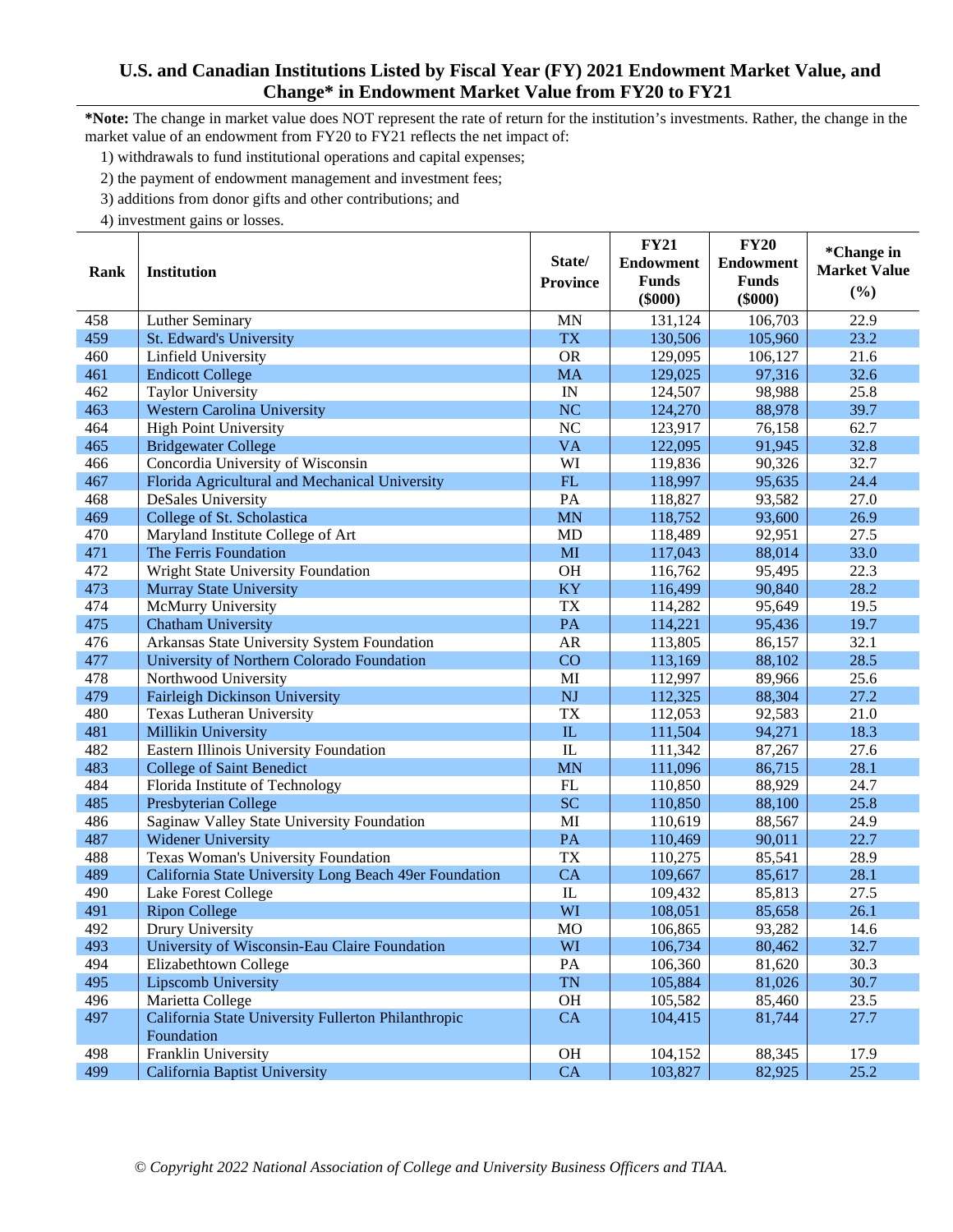**\*Note:** The change in market value does NOT represent the rate of return for the institution's investments. Rather, the change in the market value of an endowment from FY20 to FY21 reflects the net impact of:

1) withdrawals to fund institutional operations and capital expenses;

2) the payment of endowment management and investment fees;

3) additions from donor gifts and other contributions; and

|      |                                               | State/                 | <b>FY21</b><br><b>Endowment</b> | <b>FY20</b><br><b>Endowment</b> | *Change in<br><b>Market Value</b> |
|------|-----------------------------------------------|------------------------|---------------------------------|---------------------------------|-----------------------------------|
| Rank | <b>Institution</b>                            | <b>Province</b>        | <b>Funds</b><br>$(\$000)$       | <b>Funds</b><br>$(\$000)$       | (%)                               |
| 500  | <b>Franklin College</b>                       | $\overline{\text{IN}}$ | 103,629                         | 83,786                          | 23.7                              |
| 501  | Springfield College                           | MA                     | 103,457                         | 79,639                          | 29.9                              |
| 502  | University of Evansville                      | IN                     | 103,349                         | 93,405                          | 10.6                              |
| 503  | <b>Curry College</b>                          | MA                     | 103,310                         | 97,558                          | 5.9                               |
| 504  | <b>Saint Michael's College</b>                | <b>VT</b>              | 103,031                         | 77,655                          | 32.7                              |
| 505  | University at Albany Foundation               | <b>NY</b>              | 102,702                         | 77,650                          | 32.3                              |
| 506  | <b>Cuyahoga Community College Foundation</b>  | <b>OH</b>              | 101,445                         | 84,451                          | 20.1                              |
| 507  | Emporia State University Foundation           | <b>KS</b>              | 100,788                         | 79,029                          | 27.5                              |
| 508  | Palm Beach Atlantic University                | FL                     | 100,671                         | 84,645                          | 18.9                              |
| 509  | Longwood University Foundation                | <b>VA</b>              | 100,566                         | 72,388                          | 38.9                              |
| 510  | <b>Roger Williams University</b>              | RI                     | 100,522                         | 80,439                          | 25.0                              |
| 511  | University of West Florida Foundation         | FL                     | 100,513                         | 74,635                          | 34.7                              |
| 512  | <b>Central College</b>                        | IA                     | 99,746                          | 79,516                          | 25.4                              |
| 513  | Northern Illinois University Foundation       | IL                     | 99,278                          | 76,496                          | 29.8                              |
| 514  | Montclair State University Foundation         | <b>NJ</b>              | 98,877                          | 81,123                          | 21.9                              |
| 515  | Arcadia University                            | PA                     | 98,684                          | 81,501                          | 21.1                              |
| 516  | <b>Reformed Theological Seminary</b>          | <b>MS</b>              | 98,565                          | 78,631                          | 25.4                              |
| 517  | Portland State University Foundation          | <b>OR</b>              | 98,312                          | 78,572                          | 25.1                              |
| 518  | Morgan State University Foundation Inc.       | <b>MD</b>              | 97,783                          | 37,199                          | 162.9                             |
| 519  | <b>Wagner College</b>                         | <b>NY</b>              | 97,073                          | 83,730                          | 15.9                              |
| 520  | Tennessee Technological University Foundation | <b>TN</b>              | 96,259                          | 74,110                          | 29.9                              |
| 521  | Westminster College of Salt Lake City         | UT                     | 95,921                          | 78,986                          | 21.4                              |
| 522  | <b>Pittsburg State University Foundation</b>  | <b>KS</b>              | 95,753                          | 74,602                          | 28.4                              |
| 523  | La Salle University                           | PA                     | 95,640                          | 80,002                          | 19.5                              |
| 524  | North Park University                         | ${\rm IL}$             | 94,935                          | 76,327                          | 24.4                              |
| 525  | Carroll University                            | WI                     | 94,723                          | 73,554                          | 28.8                              |
| 526  | Florida Southern College                      | FL                     | 93,865                          | 79,106                          | 18.7                              |
| 527  | Cornell College                               | IA                     | 93,804                          | 81,135                          | 15.6                              |
| 528  | <b>Muskingum University</b>                   | <b>OH</b>              | 93,324                          | 76,971                          | 21.2                              |
| 529  | <b>Converse College</b>                       | <b>SC</b>              | 92,813                          | 77,529                          | 19.7                              |
| 530  | <b>University of Detroit Mercy</b>            | MI                     | 92,371                          | 71,967                          | 28.4                              |
| 531  | St. Bonaventure University                    | <b>NY</b>              | 92,291                          | 71,889                          | 28.4                              |
| 532  | <b>Eastern Kentucky University Foundation</b> | KY                     | 92,211                          | 69,765                          | 32.2                              |
| 533  | Regis University                              | CO                     | 92,167                          | 71,490                          | 28.9                              |
| 534  | Valencia College Foundation                   | FL                     | 91,604                          | 72,484                          | 26.4                              |
| 535  | Tennessee State University Foundation         | TN                     | 91,120                          | 68,406                          | 33.2                              |
| 536  | College of Central Florida Foundation         | ${\rm FL}$             | 90,867                          | 70,199                          | 29.4                              |
| 537  | Columbus State University Foundation          | <b>GA</b>              | 90,862                          | 70,690                          | 28.5                              |
| 538  | <b>Purchase College Foundation</b>            | <b>NY</b>              | 90,210                          | 74,413                          | 21.2                              |
| 539  | Foundation For California Community Colleges  | CA                     | 89,963                          | 71,499                          | 25.8                              |
| 540  | Georgia Southern University Foundation        | <b>GA</b>              | 89,450                          | 67,120                          | 33.3                              |
| 541  | Lebanon Valley College                        | PA                     | 89,332                          | 70,775                          | 26.2                              |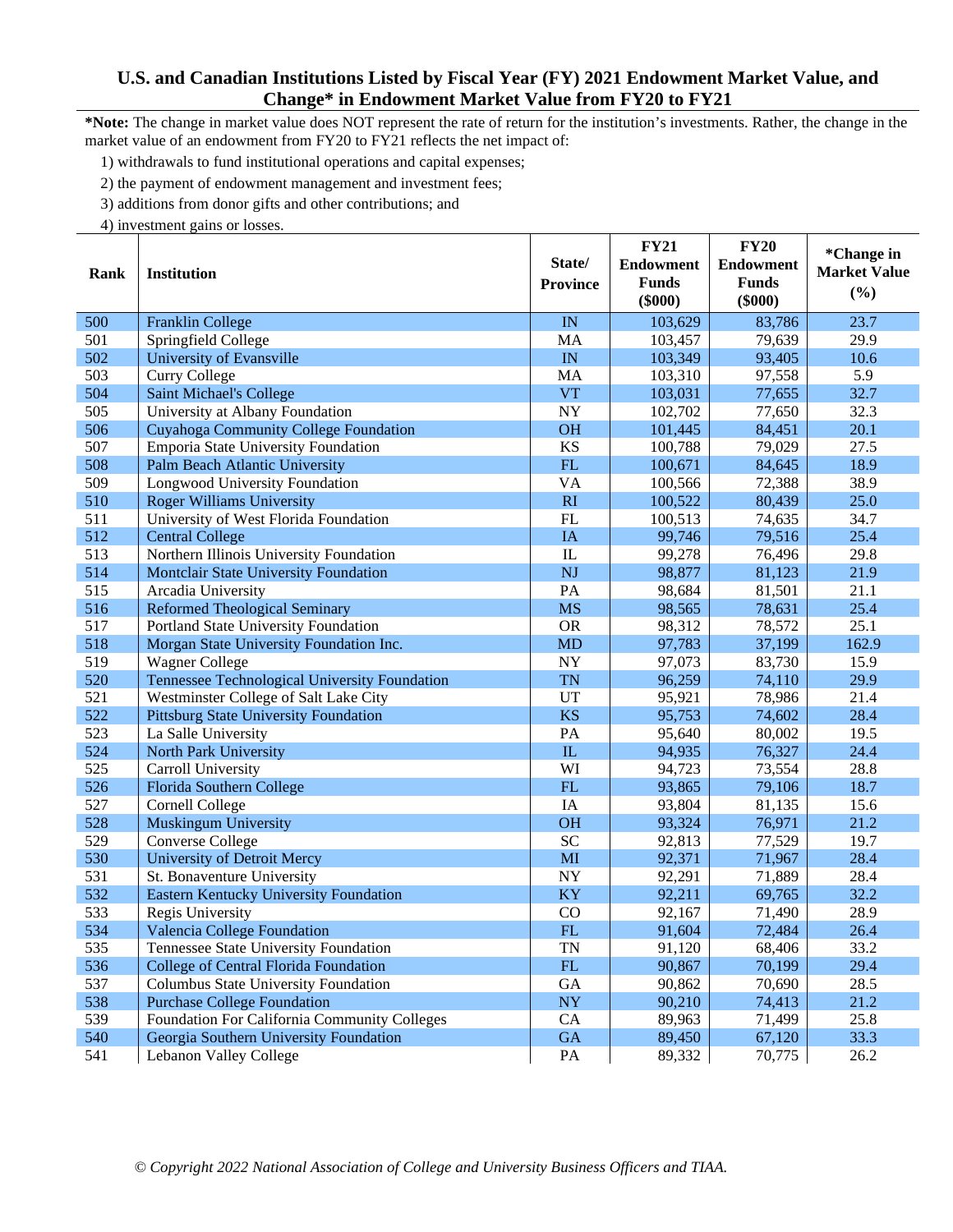**\*Note:** The change in market value does NOT represent the rate of return for the institution's investments. Rather, the change in the market value of an endowment from FY20 to FY21 reflects the net impact of:

1) withdrawals to fund institutional operations and capital expenses;

2) the payment of endowment management and investment fees;

3) additions from donor gifts and other contributions; and

|      |                                                              |                 | <b>FY21</b>      | <b>FY20</b>      | *Change in          |
|------|--------------------------------------------------------------|-----------------|------------------|------------------|---------------------|
| Rank | <b>Institution</b>                                           | State/          | <b>Endowment</b> | <b>Endowment</b> | <b>Market Value</b> |
|      |                                                              | <b>Province</b> | <b>Funds</b>     | <b>Funds</b>     | (%)                 |
|      |                                                              |                 | $(\$000)$        | $(\$000)$        |                     |
| 542  | <b>Indiana State University Foundation</b>                   | IN              | 88,325           | 70,090           | 26.0                |
| 543  | The University Foundation California State University        | CA              | 87,223           | 61,615           | 41.6                |
|      | Chico                                                        |                 |                  |                  |                     |
| 544  | Nazareth College of Rochester                                | <b>NY</b>       | 86,017           | 68,089           | 26.3                |
| 545  | <b>Rider University</b>                                      | <b>NJ</b>       | 84,920           | 64,415           | 31.8                |
| 546  | Shenandoah University                                        | <b>VA</b>       | 83,781           | 68,392           | 22.5                |
| 547  | <b>Christian Theological Seminary</b>                        | IN              | 83,699           | 66,497           | 25.9                |
| 548  | <b>Gannon University</b>                                     | PA              | 83,457           | 63,539           | 31.3                |
| 549  | The Foundation for the University of the Virgin Islands Inc. | VI              | 82,863           | 66,894           | 23.9                |
| 550  | Freed-Hardeman University                                    | <b>TN</b>       | 81,957           | 62,428           | 31.3                |
| 551  | <b>Flagler College</b>                                       | FL              | 81,643           | 69,009           | 18.3                |
| 552  | <b>Salve Regina University</b>                               | RI              | 81,633           | 63,213           | 29.1                |
| 553  | Clark Community College District No 14 Foundation            | <b>WA</b>       | 81,479           | 64,631           | 26.1                |
| 554  | <b>Bellarmine University</b>                                 | KY              | 80,794           | 65,588           | 23.2                |
| 555  | Winthrop University Foundation                               | <b>SC</b>       | 80,734           | 62,349           | 29.5                |
| 556  | Saint Mary's University of Minnesota                         | <b>MN</b>       | 80,560           | 57,635           | 39.8                |
| 557  | Northampton County Area Community College Foundation         | PA              | 80,310           | 59,902           | 34.1                |
| 558  | <b>Houghton College</b>                                      | <b>NY</b>       | 79,911           | 60,037           | 33.1                |
| 559  | Norfolk State University Foundation                          | VA              | 79,865           | 34,175           | 133.7               |
| 560  | <b>New York Medical College</b>                              | NY              | 79,642           | 68,790           | 15.8                |
| 561  | Webb Institute                                               | NY              | 79,327           | 62,606           | 26.7                |
| 562  | Foundation for Indiana University of Pennsylvania            | PA              | 78,377           | 60,550           | 29.4                |
| 563  | Salisbury University Foundation                              | <b>MD</b>       | 77,647           | 55,296           | 40.4                |
| 564  | University Foundation at Sacramento State                    | CA              | 76,742           | 57,172           | 34.2                |
| 565  | SUNY College at Oneonta Foundation                           | <b>NY</b>       | 75,889           | 62,292           | 21.8                |
| 566  | University of Northern British Columbia#                     | <b>BC</b>       | 75,446           | 62,834           | 20.1                |
| 567  | Johnson C. Smith University                                  | NC              | 75,167           | 65,797           | 14.2                |
| 568  | Northwestern College                                         | <b>IA</b>       | 75,165           | 56,297           | 33.5                |
| 569  | Virginia State University                                    | VA              | 75,062           | 56,149           | 33.7                |
| 570  | Northeast College of Health Sciences                         | <b>NY</b>       | 75,040           | 57,450           | 30.6                |
| 571  | Winston-Salem State University & Foundation                  | NC              | 74,562           | 50,185           | 48.6                |
| 572  | Mount St. Joseph University                                  | <b>OH</b>       | 74,153           | 58,784           | 26.1                |
| 573  | Merrimack College                                            | MA              | 74,119           | 55,666           | 33.1                |
| 574  | Keck Graduate Institute                                      | CA              | 73,836           | 67,080           | 10.1                |
| 575  | Florida State College at Jacksonville Foundation             | FL              | 71,965           | 53,519           | 34.5                |
| 576  | <b>Wilson College</b>                                        | PA              | 71,426           | 54,252           | 31.7                |
| 577  | Western New England University                               | MA              | 71,333           | 56,995           | 25.2                |
| 578  | University of Mary Washington Foundation                     | <b>VA</b>       | 70,660           | 58,799           | 20.2                |
| 579  | University of North Carolina at Asheville                    | NC              | 70,397           | 52,380           | 34.4                |
| 580  | Minnesota State University Mankato Foundation                | <b>MN</b>       | 70,391           | 54,143           | 30.0                |
| 581  | Radford University Foundation                                | <b>VA</b>       | 69,474           | 55,174           | 25.9                |
| 582  | Misericordia University                                      | $\mathbf{PA}$   | 69,118           | 54,506           | 26.8                |
| 583  | Maryville University of St. Louis                            | <b>MO</b>       | 69,046           | 50,690           | 36.2                |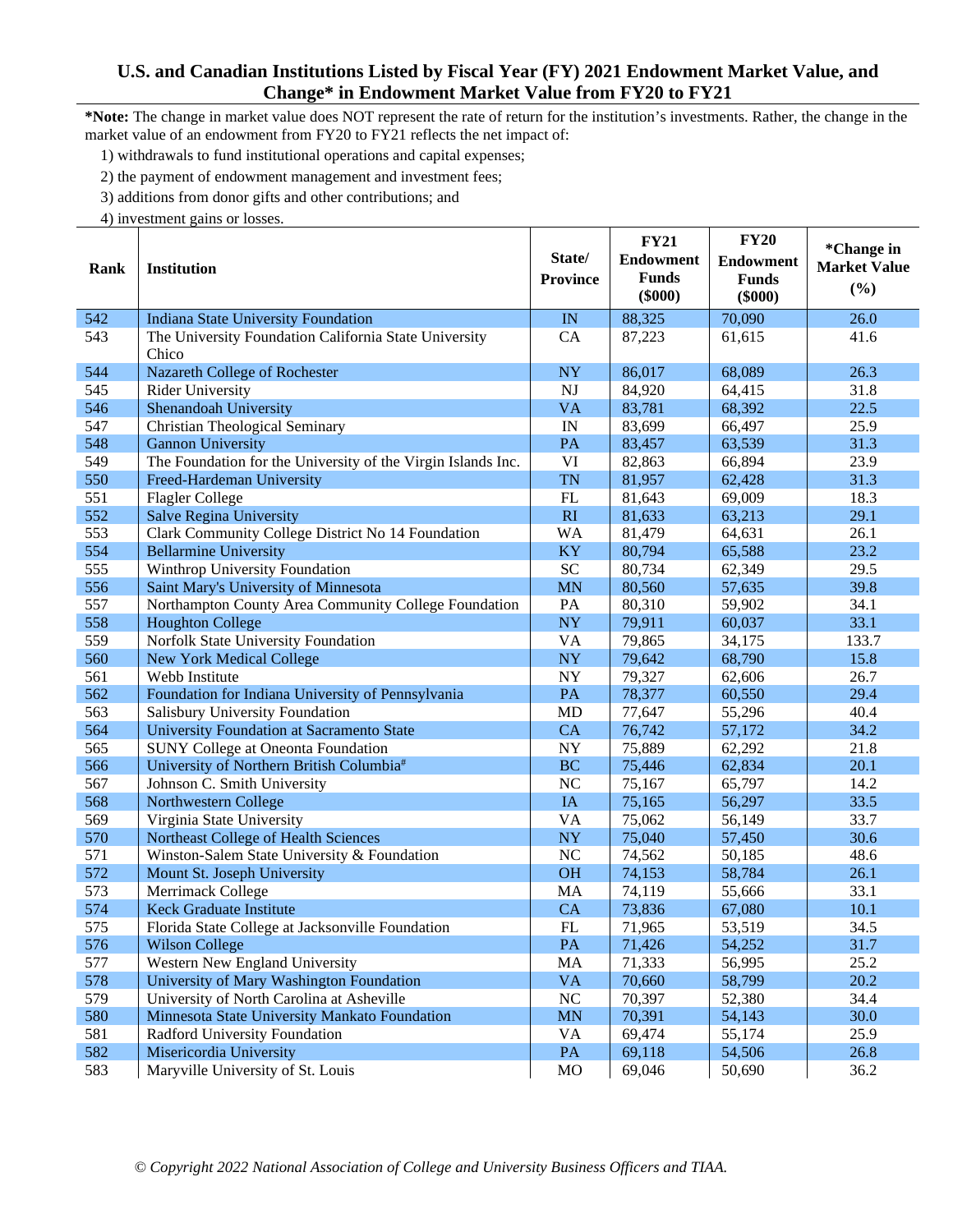**\*Note:** The change in market value does NOT represent the rate of return for the institution's investments. Rather, the change in the market value of an endowment from FY20 to FY21 reflects the net impact of:

1) withdrawals to fund institutional operations and capital expenses;

2) the payment of endowment management and investment fees;

3) additions from donor gifts and other contributions; and

| *Change in<br>State/<br><b>Endowment</b><br><b>Endowment</b><br><b>Market Value</b><br><b>Institution</b><br>Rank<br><b>Funds</b><br><b>Funds</b><br><b>Province</b><br>(%)<br>$($ \$000 $)$<br>$(\$000)$<br><b>SC</b><br>25.8<br>584<br><b>Coastal Educational Foundation (Coastal Carolina</b><br>68,855<br>54,714<br>University)<br>The University of Baltimore Foundation<br>36.7<br>585<br><b>MD</b><br>68,721<br>50,279<br>586<br>Viterbo University<br>WI<br>23.9<br>68,452<br>55,257<br>587<br><b>MN</b><br>Augsburg University<br>68,323<br>54,134<br>26.2<br>588<br>67,562<br>69,214<br>$-2.4$<br><b>Albright College</b><br>PA<br>589<br>Saint Francis University<br>PA<br>67,462<br>51,988<br>29.8<br>590<br>Ferrum College<br><b>VA</b><br>26.0<br>65,888<br>52,307<br><b>VA</b><br>591<br>Virginia Wesleyan University<br>65,529<br>54,331<br>20.6<br>CA<br>592<br><b>Holy Names University</b><br>65,287<br>55,440<br>17.8<br>593<br>Lawrence Technological University<br>MI<br>22.5<br>65,245<br>53,250<br>594<br>Sonoma State University Foundation<br>CA<br>64,536<br>52,739<br>22.4<br>595<br>FL<br>49,498<br>30.3<br>Ringling College of Art & Design<br>64,472<br>27.8<br>596<br>The Bloomsburg University Foundation<br>PA<br>64,300<br>50,300<br>597<br>Gateway Seminary<br>CA<br>49,615<br>27.4<br>63,186<br>598<br><b>Heidelberg University</b><br><b>OH</b><br>21.9<br>62,677<br>51,414<br><b>KS</b><br>599<br>Friends University<br>52,207<br>19.9<br>62,615<br>600<br>NH<br>57.0<br><b>Colby-Sawyer College</b><br>62,446<br>39,773<br>CA<br>601<br><b>Samuel Merritt University</b><br>62,223<br>49,088<br>26.8<br><b>GA</b><br>602<br>22.3<br><b>Brenau University</b><br>61,257<br>50,104<br>603<br>MT<br>44,390<br>38.0<br>Carroll College<br>61,246<br>604<br><b>SUNY Cortland-College Foundation</b><br><b>NY</b><br>49,108<br>24.7<br>61,239 |
|---------------------------------------------------------------------------------------------------------------------------------------------------------------------------------------------------------------------------------------------------------------------------------------------------------------------------------------------------------------------------------------------------------------------------------------------------------------------------------------------------------------------------------------------------------------------------------------------------------------------------------------------------------------------------------------------------------------------------------------------------------------------------------------------------------------------------------------------------------------------------------------------------------------------------------------------------------------------------------------------------------------------------------------------------------------------------------------------------------------------------------------------------------------------------------------------------------------------------------------------------------------------------------------------------------------------------------------------------------------------------------------------------------------------------------------------------------------------------------------------------------------------------------------------------------------------------------------------------------------------------------------------------------------------------------------------------------------------------------------------------------------------------------------------------------------------------------------------------------------------------------|
|                                                                                                                                                                                                                                                                                                                                                                                                                                                                                                                                                                                                                                                                                                                                                                                                                                                                                                                                                                                                                                                                                                                                                                                                                                                                                                                                                                                                                                                                                                                                                                                                                                                                                                                                                                                                                                                                                 |
|                                                                                                                                                                                                                                                                                                                                                                                                                                                                                                                                                                                                                                                                                                                                                                                                                                                                                                                                                                                                                                                                                                                                                                                                                                                                                                                                                                                                                                                                                                                                                                                                                                                                                                                                                                                                                                                                                 |
|                                                                                                                                                                                                                                                                                                                                                                                                                                                                                                                                                                                                                                                                                                                                                                                                                                                                                                                                                                                                                                                                                                                                                                                                                                                                                                                                                                                                                                                                                                                                                                                                                                                                                                                                                                                                                                                                                 |
|                                                                                                                                                                                                                                                                                                                                                                                                                                                                                                                                                                                                                                                                                                                                                                                                                                                                                                                                                                                                                                                                                                                                                                                                                                                                                                                                                                                                                                                                                                                                                                                                                                                                                                                                                                                                                                                                                 |
|                                                                                                                                                                                                                                                                                                                                                                                                                                                                                                                                                                                                                                                                                                                                                                                                                                                                                                                                                                                                                                                                                                                                                                                                                                                                                                                                                                                                                                                                                                                                                                                                                                                                                                                                                                                                                                                                                 |
|                                                                                                                                                                                                                                                                                                                                                                                                                                                                                                                                                                                                                                                                                                                                                                                                                                                                                                                                                                                                                                                                                                                                                                                                                                                                                                                                                                                                                                                                                                                                                                                                                                                                                                                                                                                                                                                                                 |
|                                                                                                                                                                                                                                                                                                                                                                                                                                                                                                                                                                                                                                                                                                                                                                                                                                                                                                                                                                                                                                                                                                                                                                                                                                                                                                                                                                                                                                                                                                                                                                                                                                                                                                                                                                                                                                                                                 |
|                                                                                                                                                                                                                                                                                                                                                                                                                                                                                                                                                                                                                                                                                                                                                                                                                                                                                                                                                                                                                                                                                                                                                                                                                                                                                                                                                                                                                                                                                                                                                                                                                                                                                                                                                                                                                                                                                 |
|                                                                                                                                                                                                                                                                                                                                                                                                                                                                                                                                                                                                                                                                                                                                                                                                                                                                                                                                                                                                                                                                                                                                                                                                                                                                                                                                                                                                                                                                                                                                                                                                                                                                                                                                                                                                                                                                                 |
|                                                                                                                                                                                                                                                                                                                                                                                                                                                                                                                                                                                                                                                                                                                                                                                                                                                                                                                                                                                                                                                                                                                                                                                                                                                                                                                                                                                                                                                                                                                                                                                                                                                                                                                                                                                                                                                                                 |
|                                                                                                                                                                                                                                                                                                                                                                                                                                                                                                                                                                                                                                                                                                                                                                                                                                                                                                                                                                                                                                                                                                                                                                                                                                                                                                                                                                                                                                                                                                                                                                                                                                                                                                                                                                                                                                                                                 |
|                                                                                                                                                                                                                                                                                                                                                                                                                                                                                                                                                                                                                                                                                                                                                                                                                                                                                                                                                                                                                                                                                                                                                                                                                                                                                                                                                                                                                                                                                                                                                                                                                                                                                                                                                                                                                                                                                 |
|                                                                                                                                                                                                                                                                                                                                                                                                                                                                                                                                                                                                                                                                                                                                                                                                                                                                                                                                                                                                                                                                                                                                                                                                                                                                                                                                                                                                                                                                                                                                                                                                                                                                                                                                                                                                                                                                                 |
|                                                                                                                                                                                                                                                                                                                                                                                                                                                                                                                                                                                                                                                                                                                                                                                                                                                                                                                                                                                                                                                                                                                                                                                                                                                                                                                                                                                                                                                                                                                                                                                                                                                                                                                                                                                                                                                                                 |
|                                                                                                                                                                                                                                                                                                                                                                                                                                                                                                                                                                                                                                                                                                                                                                                                                                                                                                                                                                                                                                                                                                                                                                                                                                                                                                                                                                                                                                                                                                                                                                                                                                                                                                                                                                                                                                                                                 |
|                                                                                                                                                                                                                                                                                                                                                                                                                                                                                                                                                                                                                                                                                                                                                                                                                                                                                                                                                                                                                                                                                                                                                                                                                                                                                                                                                                                                                                                                                                                                                                                                                                                                                                                                                                                                                                                                                 |
|                                                                                                                                                                                                                                                                                                                                                                                                                                                                                                                                                                                                                                                                                                                                                                                                                                                                                                                                                                                                                                                                                                                                                                                                                                                                                                                                                                                                                                                                                                                                                                                                                                                                                                                                                                                                                                                                                 |
|                                                                                                                                                                                                                                                                                                                                                                                                                                                                                                                                                                                                                                                                                                                                                                                                                                                                                                                                                                                                                                                                                                                                                                                                                                                                                                                                                                                                                                                                                                                                                                                                                                                                                                                                                                                                                                                                                 |
|                                                                                                                                                                                                                                                                                                                                                                                                                                                                                                                                                                                                                                                                                                                                                                                                                                                                                                                                                                                                                                                                                                                                                                                                                                                                                                                                                                                                                                                                                                                                                                                                                                                                                                                                                                                                                                                                                 |
|                                                                                                                                                                                                                                                                                                                                                                                                                                                                                                                                                                                                                                                                                                                                                                                                                                                                                                                                                                                                                                                                                                                                                                                                                                                                                                                                                                                                                                                                                                                                                                                                                                                                                                                                                                                                                                                                                 |
|                                                                                                                                                                                                                                                                                                                                                                                                                                                                                                                                                                                                                                                                                                                                                                                                                                                                                                                                                                                                                                                                                                                                                                                                                                                                                                                                                                                                                                                                                                                                                                                                                                                                                                                                                                                                                                                                                 |
|                                                                                                                                                                                                                                                                                                                                                                                                                                                                                                                                                                                                                                                                                                                                                                                                                                                                                                                                                                                                                                                                                                                                                                                                                                                                                                                                                                                                                                                                                                                                                                                                                                                                                                                                                                                                                                                                                 |
|                                                                                                                                                                                                                                                                                                                                                                                                                                                                                                                                                                                                                                                                                                                                                                                                                                                                                                                                                                                                                                                                                                                                                                                                                                                                                                                                                                                                                                                                                                                                                                                                                                                                                                                                                                                                                                                                                 |
|                                                                                                                                                                                                                                                                                                                                                                                                                                                                                                                                                                                                                                                                                                                                                                                                                                                                                                                                                                                                                                                                                                                                                                                                                                                                                                                                                                                                                                                                                                                                                                                                                                                                                                                                                                                                                                                                                 |
|                                                                                                                                                                                                                                                                                                                                                                                                                                                                                                                                                                                                                                                                                                                                                                                                                                                                                                                                                                                                                                                                                                                                                                                                                                                                                                                                                                                                                                                                                                                                                                                                                                                                                                                                                                                                                                                                                 |
| PA<br>605<br>44,894<br>35.7<br>Marywood University<br>60,916                                                                                                                                                                                                                                                                                                                                                                                                                                                                                                                                                                                                                                                                                                                                                                                                                                                                                                                                                                                                                                                                                                                                                                                                                                                                                                                                                                                                                                                                                                                                                                                                                                                                                                                                                                                                                    |
| 606<br>Southern Adventist University<br><b>TN</b><br>60,752<br>49,005<br>24.0                                                                                                                                                                                                                                                                                                                                                                                                                                                                                                                                                                                                                                                                                                                                                                                                                                                                                                                                                                                                                                                                                                                                                                                                                                                                                                                                                                                                                                                                                                                                                                                                                                                                                                                                                                                                   |
| 607<br>PA<br>49,103<br>23.5<br>Salus University<br>60,663                                                                                                                                                                                                                                                                                                                                                                                                                                                                                                                                                                                                                                                                                                                                                                                                                                                                                                                                                                                                                                                                                                                                                                                                                                                                                                                                                                                                                                                                                                                                                                                                                                                                                                                                                                                                                       |
| <b>CT</b><br>27.6<br>608<br>Hartford International University for Religion and Peace<br>47,102<br>60,108                                                                                                                                                                                                                                                                                                                                                                                                                                                                                                                                                                                                                                                                                                                                                                                                                                                                                                                                                                                                                                                                                                                                                                                                                                                                                                                                                                                                                                                                                                                                                                                                                                                                                                                                                                        |
| NC<br>609<br>59,932<br>51,011<br>17.5<br>Warren Wilson College                                                                                                                                                                                                                                                                                                                                                                                                                                                                                                                                                                                                                                                                                                                                                                                                                                                                                                                                                                                                                                                                                                                                                                                                                                                                                                                                                                                                                                                                                                                                                                                                                                                                                                                                                                                                                  |
| 610<br>${\rm I\!L}$<br>44,962<br>33.2<br>Erikson Institute<br>59,906                                                                                                                                                                                                                                                                                                                                                                                                                                                                                                                                                                                                                                                                                                                                                                                                                                                                                                                                                                                                                                                                                                                                                                                                                                                                                                                                                                                                                                                                                                                                                                                                                                                                                                                                                                                                            |
| 611<br>CA<br>28.7<br>California State University Los Angeles Foundation<br>59,435<br>46,191                                                                                                                                                                                                                                                                                                                                                                                                                                                                                                                                                                                                                                                                                                                                                                                                                                                                                                                                                                                                                                                                                                                                                                                                                                                                                                                                                                                                                                                                                                                                                                                                                                                                                                                                                                                     |
| 612<br>FL<br>48,373<br>22.4<br>Jacksonville University<br>59,216                                                                                                                                                                                                                                                                                                                                                                                                                                                                                                                                                                                                                                                                                                                                                                                                                                                                                                                                                                                                                                                                                                                                                                                                                                                                                                                                                                                                                                                                                                                                                                                                                                                                                                                                                                                                                |
| <b>OH</b><br>613<br>39.8<br>Cleveland Institute of Music<br>58,588<br>41,921                                                                                                                                                                                                                                                                                                                                                                                                                                                                                                                                                                                                                                                                                                                                                                                                                                                                                                                                                                                                                                                                                                                                                                                                                                                                                                                                                                                                                                                                                                                                                                                                                                                                                                                                                                                                    |
| 614<br><b>GA</b><br>43,364<br>35.1<br><b>Covenant College</b><br>58,567                                                                                                                                                                                                                                                                                                                                                                                                                                                                                                                                                                                                                                                                                                                                                                                                                                                                                                                                                                                                                                                                                                                                                                                                                                                                                                                                                                                                                                                                                                                                                                                                                                                                                                                                                                                                         |
| 615<br><b>VA</b><br>22.1<br>Marymount University<br>47,885<br>58,475                                                                                                                                                                                                                                                                                                                                                                                                                                                                                                                                                                                                                                                                                                                                                                                                                                                                                                                                                                                                                                                                                                                                                                                                                                                                                                                                                                                                                                                                                                                                                                                                                                                                                                                                                                                                            |
| 616<br><b>Olivet Nazarene University Foundation</b><br>IL<br>58,030<br>45,141<br>28.6                                                                                                                                                                                                                                                                                                                                                                                                                                                                                                                                                                                                                                                                                                                                                                                                                                                                                                                                                                                                                                                                                                                                                                                                                                                                                                                                                                                                                                                                                                                                                                                                                                                                                                                                                                                           |
| <b>NJ</b><br>617<br>57,309<br>Georgian Court University<br>48,967<br>17.0                                                                                                                                                                                                                                                                                                                                                                                                                                                                                                                                                                                                                                                                                                                                                                                                                                                                                                                                                                                                                                                                                                                                                                                                                                                                                                                                                                                                                                                                                                                                                                                                                                                                                                                                                                                                       |
| 618<br>Morningside University<br>IA<br>57,249<br>46,886<br>22.1                                                                                                                                                                                                                                                                                                                                                                                                                                                                                                                                                                                                                                                                                                                                                                                                                                                                                                                                                                                                                                                                                                                                                                                                                                                                                                                                                                                                                                                                                                                                                                                                                                                                                                                                                                                                                 |
| Point Park University<br>47,510<br>619<br>PA<br>56,814<br>19.6                                                                                                                                                                                                                                                                                                                                                                                                                                                                                                                                                                                                                                                                                                                                                                                                                                                                                                                                                                                                                                                                                                                                                                                                                                                                                                                                                                                                                                                                                                                                                                                                                                                                                                                                                                                                                  |
| 620<br>Oswego College Foundation Inc.<br><b>NY</b><br>44,064<br>28.6<br>56,680                                                                                                                                                                                                                                                                                                                                                                                                                                                                                                                                                                                                                                                                                                                                                                                                                                                                                                                                                                                                                                                                                                                                                                                                                                                                                                                                                                                                                                                                                                                                                                                                                                                                                                                                                                                                  |
| William Peace University<br>621<br>$\rm NC$<br>49,180<br>55,963<br>13.8                                                                                                                                                                                                                                                                                                                                                                                                                                                                                                                                                                                                                                                                                                                                                                                                                                                                                                                                                                                                                                                                                                                                                                                                                                                                                                                                                                                                                                                                                                                                                                                                                                                                                                                                                                                                         |
| 622<br>Minneapolis College of Art and Design<br><b>MN</b><br>55,650<br>46,725<br>19.1                                                                                                                                                                                                                                                                                                                                                                                                                                                                                                                                                                                                                                                                                                                                                                                                                                                                                                                                                                                                                                                                                                                                                                                                                                                                                                                                                                                                                                                                                                                                                                                                                                                                                                                                                                                           |
| 623<br><b>CSUSB Philanthropic Foundation</b><br>23.7<br>CA<br>55,592<br>44,939                                                                                                                                                                                                                                                                                                                                                                                                                                                                                                                                                                                                                                                                                                                                                                                                                                                                                                                                                                                                                                                                                                                                                                                                                                                                                                                                                                                                                                                                                                                                                                                                                                                                                                                                                                                                  |
| 624<br>Barry University Inc.<br>${\rm FL}$<br>45,993<br>18.5<br>54,488                                                                                                                                                                                                                                                                                                                                                                                                                                                                                                                                                                                                                                                                                                                                                                                                                                                                                                                                                                                                                                                                                                                                                                                                                                                                                                                                                                                                                                                                                                                                                                                                                                                                                                                                                                                                          |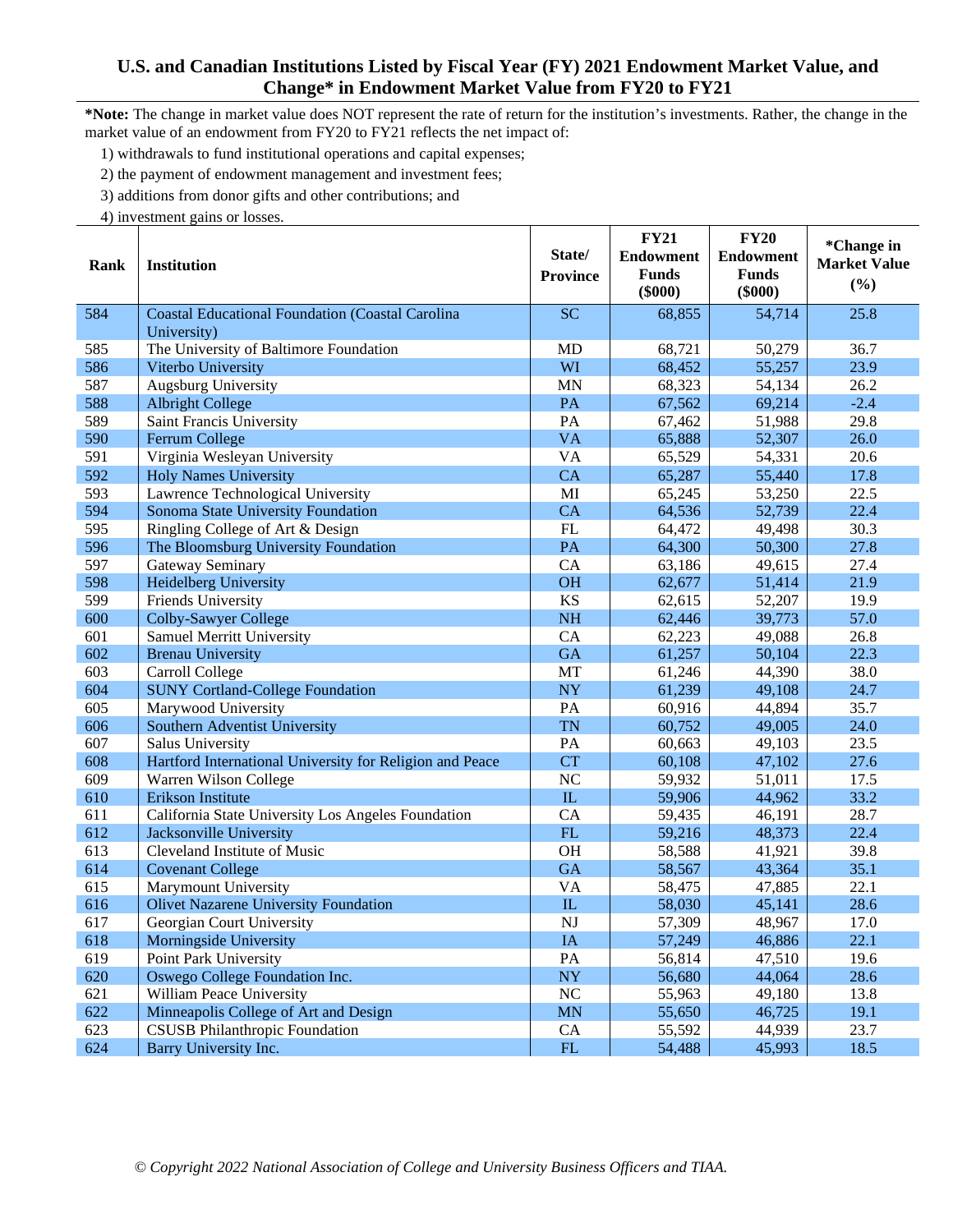**\*Note:** The change in market value does NOT represent the rate of return for the institution's investments. Rather, the change in the market value of an endowment from FY20 to FY21 reflects the net impact of:

1) withdrawals to fund institutional operations and capital expenses;

2) the payment of endowment management and investment fees;

3) additions from donor gifts and other contributions; and

|      |                                                  |                        | <b>FY21</b>      | <b>FY20</b>      | *Change in          |
|------|--------------------------------------------------|------------------------|------------------|------------------|---------------------|
| Rank | <b>Institution</b>                               | State/                 | <b>Endowment</b> | <b>Endowment</b> | <b>Market Value</b> |
|      |                                                  | <b>Province</b>        | <b>Funds</b>     | <b>Funds</b>     | (%)                 |
|      |                                                  |                        | $(\$000)$        | $(\$000)$        |                     |
| 625  | <b>Baker University</b>                          | <b>KS</b>              | 54,288           | 44,320           | 22.5                |
| 626  | Concordia University - Saint Paul                | <b>MN</b>              | 53,981           | 43,149           | 25.1                |
| 627  | <b>McPherson College</b>                         | <b>KS</b>              | 53,920           | 44,471           | 21.2                |
| 628  | The University of Findlay                        | OH                     | 53,697           | 41,309           | 30.0                |
| 629  | University of Mary                               | <b>ND</b>              | 53,446           | 41,182           | 29.8                |
| 630  | <b>Bethany Lutheran College</b>                  | <b>MN</b>              | 52,654           | 41,593           | 26.6                |
| 631  | University of New England                        | <b>ME</b>              | 52,598           | 39,037           | 34.7                |
| 632  | <b>Molloy College</b>                            | <b>NY</b>              | 52,516           | 43,648           | 20.3                |
| 633  | Notre Dame of Maryland University                | <b>MD</b>              | 51,709           | 36,918           | 40.1                |
| 634  | Dominican University                             | $\mathop{\mathrm{IL}}$ | 51,369           | 39,105           | 31.4                |
| 635  | Florida Southwestern State College Foundation    | FL                     | 50,647           | 43,276           | 17.0                |
| 636  | Lorain County Community College Foundation       | OH                     | 50,580           | 40,805           | 24.0                |
| 637  | Montana Technological University Foundation      | <b>MT</b>              | 50,407           | 39,865           | 26.4                |
| 638  | Shippensburg University Foundation               | PA                     | 49,844           | 36,252           | 37.5                |
| 639  | Clarion University Foundation Inc.               | PA                     | 49,474           | 39,189           | 26.2                |
| 640  | Colorado Mesa University Foundation              | CO                     | 49,369           | 37,213           | 32.7                |
| 641  | <b>SUNY Potsdam College Foundation</b>           | NY                     | 49,162           | 42,288           | 16.3                |
| 642  | <b>Robert Morris University</b>                  | PA                     | 49,060           | 38,162           | 28.6                |
| 643  | <b>Lasell University</b>                         | <b>MA</b>              | 48,951           | 42,326           | 15.7                |
| 644  | <b>SUNY Fredonia College Foundation</b>          | <b>NY</b>              | 48,697           | 38,219           | 27.4                |
| 645  | <b>Regis College</b>                             | <b>MA</b>              | 48,382           | 41,836           | 15.6                |
| 646  | Millersville University Foundation               | PA                     | 48,117           | 35,951           | 33.8                |
| 647  | <b>Cedar Crest College</b>                       | PA                     | 48,097           | 37,092           | 29.7                |
| 648  | Golden Gate University                           | CA                     | 47,919           | 40,288           | 18.9                |
| 649  | <b>Northwest College Foundation</b>              | WY                     | 47,432           | 37,089           | 27.9                |
| 650  | University of Central Arkansas Foundation        | <b>AR</b>              | 46,718           | 29,938           | 56.0                |
| 651  | <b>Wisconsin Lutheran College</b>                | WI                     | 46,350           | 35,990           | 28.8                |
| 652  | Cedarville University                            | <b>OH</b>              | 46,106           | 37,595           | 22.6                |
| 653  | <b>Rockhurst University</b>                      | <b>MO</b>              | 45,884           | 35,812           | 28.1                |
| 654  | Central Piedmont Community College Foundation    | NC                     | 45,562           | 33,799           | 34.8                |
| 655  | <b>National Louis University</b>                 | ${\rm IL}$             | 44,899           | 34,585           | 29.8                |
| 656  | <b>Worcester State Foundation</b>                | <b>MA</b>              | 44,625           | 34,060           | 31.0                |
| 657  | <b>Cuesta College Foundation</b>                 | CA                     | 44,469           | 35,474           | 25.4                |
| 658  | Kutztown University Foundation                   | PA                     | 42,526           | 33,734           | 26.1                |
| 659  | <b>Roberts Wesleyan College</b>                  | <b>NY</b>              | 41,981           | 33,872           | 23.9                |
| 660  | Sinclair Community College Foundation            | <b>OH</b>              | 40,955           | 30,633           | 33.7                |
| 661  | <b>UNC School of the Arts</b>                    | <b>NC</b>              | 40,335           | 26,988           | 49.5                |
| 662  | St.Mary's College of Maryland Foundation         | MD                     | 40,247           | 32,774           | 22.8                |
| 663  | St. Thomas University                            | ${\rm FL}$             | 40,042           | 31,262           | 28.1                |
| 664  | <b>Culver-Stockton College</b>                   | <b>MO</b>              | 39,431           | 29,787           | 32.4                |
| 665  | <b>Rocky Mountain College</b>                    | <b>MT</b>              | 39,323           | 32,883           | 19.6                |
| 666  | Southern Connecticut State University Foundation | ${\cal C}{\cal T}$     | 38,800           | 30,591           | 26.8                |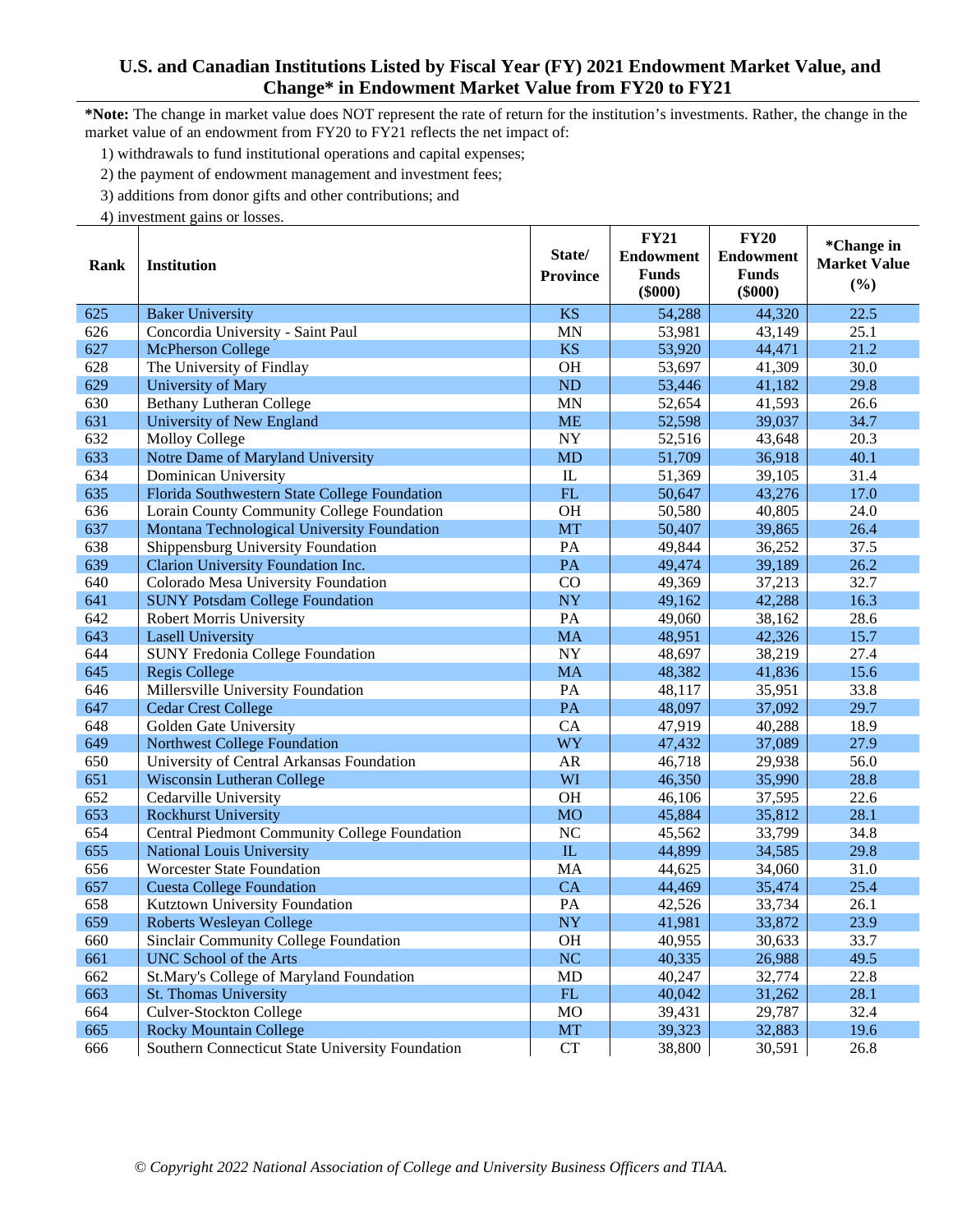**\*Note:** The change in market value does NOT represent the rate of return for the institution's investments. Rather, the change in the market value of an endowment from FY20 to FY21 reflects the net impact of:

1) withdrawals to fund institutional operations and capital expenses;

2) the payment of endowment management and investment fees;

3) additions from donor gifts and other contributions; and

|      |                                                                           | State/          | <b>FY21</b>                      | <b>FY20</b>                      | *Change in          |
|------|---------------------------------------------------------------------------|-----------------|----------------------------------|----------------------------------|---------------------|
| Rank | <b>Institution</b>                                                        | <b>Province</b> | <b>Endowment</b><br><b>Funds</b> | <b>Endowment</b><br><b>Funds</b> | <b>Market Value</b> |
|      |                                                                           |                 | $(\$000)$                        | $(\$000)$                        | (%)                 |
| 667  | <b>Broome Community College Foundation</b>                                | <b>NY</b>       | 38,532                           | 35,903                           | 7.3                 |
| 668  | Georgia Southwestern Foundation                                           | <b>GA</b>       | 37,106                           | 31,176                           | 19.0                |
| 669  | Southern Illinois University Edwardsville Foundation                      | IL              | 36,849                           | 27,381                           | 34.6                |
| 670  | Bradford Educational Foundation - University of Pittsburgh<br>at Bradford | PA              | 36,732                           | 30,882                           | 18.9                |
| 671  | Humboldt State University Foundation                                      | CA              | 36,341                           | 32,060                           | 13.4                |
| 672  | California State University Bakersfield Foundation                        | <b>CA</b>       | 36,235                           | 26,944                           | 34.5                |
| 673  | Tri-County Technical College Foundation                                   | <b>SC</b>       | 36,210                           | 28,321                           | 27.9                |
| 674  | California State University San Marcos Foundation                         | CA              | 35,766                           | 27,957                           | 27.9                |
| 675  | <b>Utica College</b>                                                      | <b>NY</b>       | 35,658                           | 26,343                           | 35.4                |
| 676  | California State University Foundation                                    | CA              | 35,285                           | 27,828                           | 26.8                |
| 677  | California State University Monterey Bay                                  | CA              | 35,273                           | 27,498                           | 28.3                |
| 678  | Meadville Theological School of Lombard College                           | ${\rm IL}$      | 34,420                           | 27,379                           | 25.7                |
| 679  | American University in Bulgaria                                           | N/A             | 34,215                           | 27,792                           | 23.1                |
| 680  | Delta College                                                             | MI              | 33,581                           | 25,940                           | 29.5                |
| 681  | Fayetteville State University                                             | NC              | 32,971                           | 24,767                           | 33.1                |
| 682  | <b>Grand View University</b>                                              | IA              | 32,963                           | 26,172                           | 25.9                |
| 683  | Vaughn College of Aeronautics and Technology                              | <b>NY</b>       | 32,867                           | 25,441                           | 29.2                |
| 684  | <b>Lubbock Christian University</b>                                       | <b>TX</b>       | 32,472                           | 23,366                           | 39.0                |
| 685  | Chaminade University of Honolulu                                          | H1              | 32,201                           | 24,163                           | 33.3                |
| 686  | <b>Lamar University</b>                                                   | <b>TX</b>       | 32,167                           | 25,870                           | 24.3                |
| 687  | Nichols College                                                           | MA              | 32,101                           | 21,828                           | 47.1                |
| 688  | New England College                                                       | <b>NH</b>       | 31,175                           | 24,907                           | 25.2                |
| 689  | California Western School of Law                                          | CA              | 31,145                           | 25,064                           | 24.3                |
| 690  | <b>Husson University</b>                                                  | <b>ME</b>       | 30,374                           | N/A                              | N/A                 |
| 691  | Union College Lincoln Nebraska                                            | <b>NE</b>       | 30,154                           | 23,669                           | 27.4                |
| 692  | Peirce College                                                            | PA              | 30,035                           | 24,543                           | 22.4                |
| 693  | West Chester University Foundation                                        | PA              | 29,685                           | 21,775                           | 36.3                |
| 694  | <b>Thomas College</b>                                                     | <b>ME</b>       | 29,113                           | 21,918                           | 32.8                |
| 695  | <b>SUNY Plattsburgh College Foundation</b>                                | <b>NY</b>       | 28,743                           | 21,936                           | 31.0                |
| 696  | LeTourneau University                                                     | <b>TX</b>       | 28,533                           | 22,868                           | 24.8                |
| 697  | Central Oregon Community College Foundation                               | <b>OR</b>       | 28,328                           | 23,263                           | 21.8                |
| 698  | <b>Spartanburg Methodist College</b>                                      | <b>SC</b>       | 28,247                           | 22,175                           | 27.4                |
| 699  | Spring Hill College                                                       | AL              | 28,067                           | 24,723                           | 13.5                |
| 700  | University of St. Francis                                                 | IL              | 28,041                           | 22,608                           | 24.0                |
| 701  | Ramapo College of New Jersey                                              | <b>NJ</b>       | 26,897                           | 21,158                           | 27.1                |
| 702  | Marshall B. Ketchum University                                            | CA              | 26,195                           | 23,489                           | 11.5                |
| 703  | Holy Family University                                                    | PA              | 26,063                           | 20,313                           | 28.3                |
| 704  | <b>Spring Arbor University</b>                                            | MI              | 25,794                           | 19,681                           | 31.1                |
| 705  | Trinity Western University#                                               | <b>BC</b>       | 25,461                           | 17,678                           | 44.0                |
| 706  | <b>Faulkner University</b>                                                | AL              | 24,322                           | 20,459                           | 18.9                |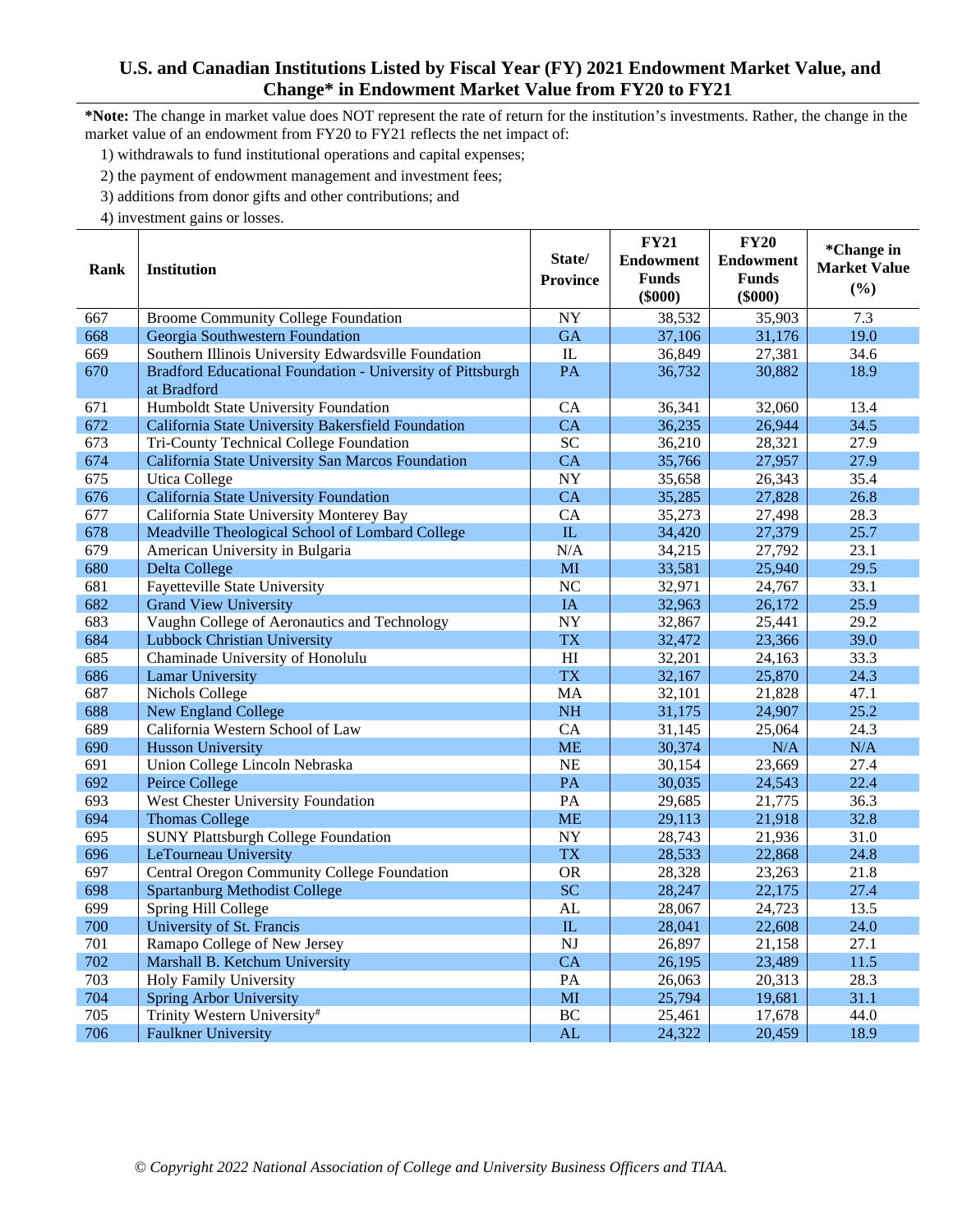**\*Note:** The change in market value does NOT represent the rate of return for the institution's investments. Rather, the change in the market value of an endowment from FY20 to FY21 reflects the net impact of:

1) withdrawals to fund institutional operations and capital expenses;

2) the payment of endowment management and investment fees;

3) additions from donor gifts and other contributions; and

4) investment gains or losses.

| Rank | <b>Institution</b>                                        | State/<br><b>Province</b> | <b>FY21</b><br><b>Endowment</b><br><b>Funds</b><br>$(\$000)$ | <b>FY20</b><br><b>Endowment</b><br><b>Funds</b><br>$(\$000)$ | *Change in<br><b>Market Value</b><br>(%) |
|------|-----------------------------------------------------------|---------------------------|--------------------------------------------------------------|--------------------------------------------------------------|------------------------------------------|
| 707  | Kalamazoo Valley Community College Foundation             | MI                        | 24,178                                                       | 17,925                                                       | 34.9                                     |
| 708  | <b>Defiance College</b>                                   | <b>OH</b>                 | 23,107                                                       | 19,160                                                       | 20.6                                     |
| 709  | Ohio Dominican University                                 | <b>OH</b>                 | 22,567                                                       | 18,967                                                       | 19.0                                     |
| 710  | <b>Lakeland University</b>                                | WI                        | 21,444                                                       | 17,504                                                       | 22.5                                     |
| 711  | Shawnee State University                                  | <b>OH</b>                 | 21,400                                                       | 19,100                                                       | 12.0                                     |
| 712  | California State University East Bay                      | CA                        | 20,705                                                       | 16,877                                                       | 22.7                                     |
| 713  | Warner Pacific University                                 | <b>OR</b>                 | 20,254                                                       | 18,371                                                       | 10.2                                     |
| 714  | Dakota State University Foundation                        | <b>SD</b>                 | 20,101                                                       | 16,164                                                       | 24.4                                     |
| 715  | California State University Stanislaus Foundation         | CA                        | 19,952                                                       | 16,131                                                       | 23.7                                     |
| 716  | California State University Channel Islands Foundation    | CA                        | 19,808                                                       | 15,625                                                       | 26.8                                     |
| 717  | Yavapai College Foundation                                | $\mathbf{A}\mathbf{Z}$    | 19,562                                                       | 15,347                                                       | 27.5                                     |
| 718  | <b>Monroe Community College Foundation</b>                | <b>NY</b>                 | 18,516                                                       | 15,385                                                       | 20.4                                     |
| 719  | Polytechnic University of Puerto Rico                     | PR                        | 18,508                                                       | 15,931                                                       | 16.2                                     |
| 720  | California State University Dominguez Hills Philanthropic | <b>CA</b>                 | 18,286                                                       | 13,068                                                       | 39.9                                     |
|      | Foundation                                                |                           |                                                              |                                                              |                                          |
| 721  | Massachusetts College of Liberal Arts Foundation Inc.     | MA                        | 18,115                                                       | 14,665                                                       | 23.5                                     |
| 722  | <b>Centenary University</b>                               | <b>NJ</b>                 | 16,352                                                       | 10,859                                                       | 50.6                                     |
| 723  | Denver Seminary                                           | CO                        | 16,216                                                       | 12,972                                                       | 25.0                                     |
| 724  | <b>Cornerstone University</b>                             | MI                        | 15,676                                                       | 10,574                                                       | 48.2                                     |
| 725  | Pellissippi State Community College Foundation            | <b>TN</b>                 | 15,474                                                       | 11,875                                                       | 30.3                                     |
| 726  | <b>Midlands Technical College Foundation</b>              | <b>SC</b>                 | 12,001                                                       | 9,537                                                        | 25.8                                     |
| 727  | Blue Ridge Community College Educational Foundation       | VA                        | 11,975                                                       | 9,233                                                        | 29.7                                     |
|      | Inc.                                                      |                           |                                                              |                                                              |                                          |
| 728  | California Maritime Academy Foundation                    | <b>CA</b>                 | 11,595                                                       | 10,726                                                       | 8.1                                      |
| 729  | Elgin Community College Foundation                        | IL                        | 10,413                                                       | 7,102                                                        | 46.6                                     |
| 730  | Indiana University of Pennsylvania                        | PA                        | 9,455                                                        | 7,783                                                        | 21.5                                     |
| 731  | Mount Saint Mary College                                  | NY                        | 8,285                                                        | 6,562                                                        | 26.3                                     |
| 732  | <b>Oakton Community College Educational Foundation</b>    | IL                        | 6,669                                                        | 5,547                                                        | 20.2                                     |
| 733  | <b>Lakeland Community College</b>                         | <b>OH</b>                 | 6,026                                                        | 4,591                                                        | 31.3                                     |
| 734  | Southern Virginia University                              | <b>VA</b>                 | 1,962                                                        | 1,311                                                        | 49.7                                     |
|      | Average (All Institutions)                                |                           | 1,141,474                                                    | 844,508                                                      | 35.2                                     |
|      | Median (All Institutions)                                 |                           | 200,390                                                      | 159,264                                                      | 25.8                                     |

#### **Notes:**

N/A=Not Available. <sup>#</sup>Endowment market value data for Canadian institutions are expressed in U.S. dollars, based on the U.S./Canadian dollar exchange rates in effect on or around June 30, 2020 and June 30, 2021, as reported by the Bank of Canada *(https://www.bankofcanada.ca/rates/exchange/currency-converter/)*. Data from Canadian institutions is NOT included in the full 2021 NACUBO-TIAA Study of Endowments (NTSE) final report. \*\*Institutions reported their endowment values after the 2021 NTSE data collection period ended.

This table was prepared in February 2022. Changes to endowment values reported after February are not incorporated in the full 2021 NTSE final report. See next page for additional explanatory notes.